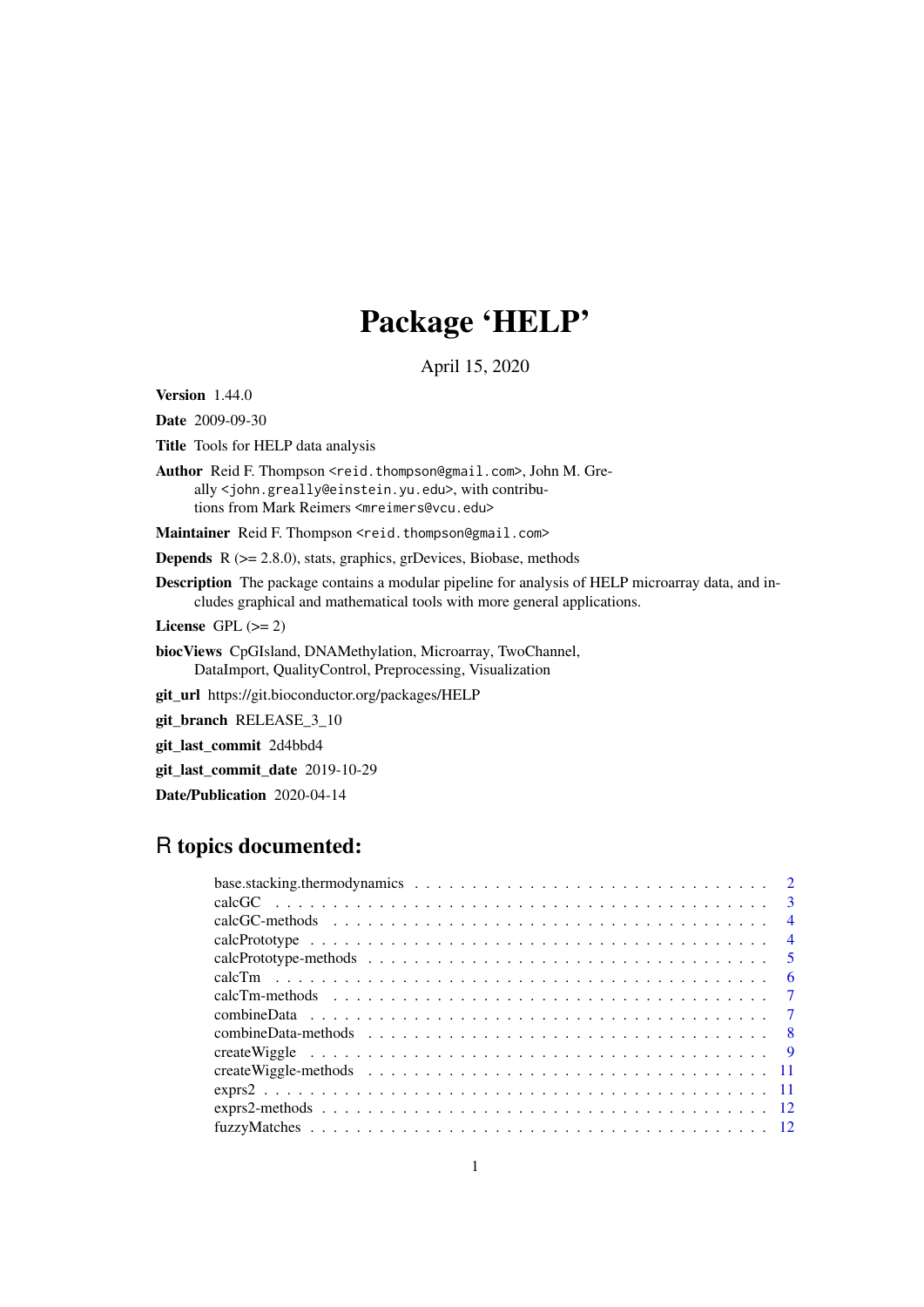<span id="page-1-0"></span>

| 30 |
|----|
| 32 |
|    |
|    |

#### **Index** [34](#page-33-0)

<span id="page-1-1"></span>base.stacking.thermodynamics

*Base-stacking thermodynamic parameters*

# Description

Unified thermodynamic parameters (delta-S and delta-H values) for nearest-neighbor base stacking calculations

# Usage

data(base.stacking.thermodynamics)

### Format

A matrix with 2 columns and 16 rows. Column 1 indicates enthalpic parameters (dH) and column 2 indicates entropic parameters (dS). Rows indicate all possible 2bp combinations of "A", "T", "C", and "G" (e.g. "AC")

### Source

Allawi, H.T. and SantaLucia, J., Jr. (1997) Thermodynamics and NMR of internal G.T mismatches in DNA, *Biochemistry*, 36, 10581-10594.

#### Examples

data(base.stacking.thermodynamics)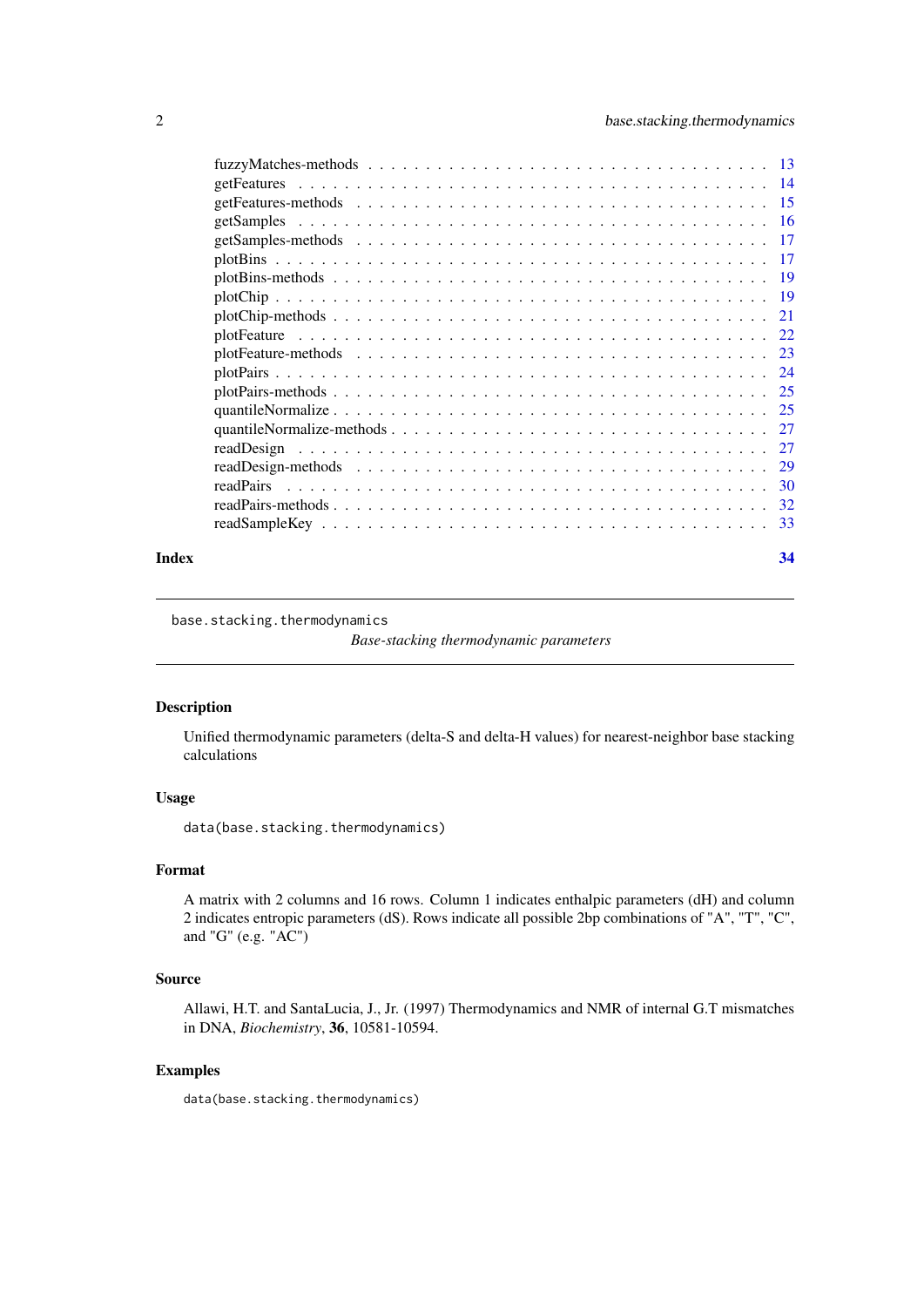<span id="page-2-1"></span><span id="page-2-0"></span>

# Description

Function to calculate GC percent from a nucleotide sequence input

#### Usage

 $calcGC(x, \ldots)$ 

# Arguments

| $\mathsf{x}$ | characters containing nucleotide sequence (ex: "ATCGGAA") or an object of<br>class ExpressionSet           |
|--------------|------------------------------------------------------------------------------------------------------------|
| $\cdots$     | Other arguments passed to methods:                                                                         |
|              | 'allow' vector of characters specifying what other characters to allow in se-<br>quence (default is '"N"') |

# Value

Returns a numerical value (from '0' to '1') indicating the C+G content of the sequence, corresponding to the fraction of (C+G)/(A+T+C+G...). A value of 'NA' is returned if the function encounters an error that prevents proper calculation of GC percent.

### Author(s)

Reid F. Thompson (<rthompso@aecom.yu.edu>)

# See Also

[calcGC-methods](#page-3-1), [calcTm](#page-5-1)

# Examples

```
#demo(pipeline,package="HELP")
```

```
calcGC("AAAACGCG")
calcGC(sequence="cXgXcXgXcXgX",allow="X")
```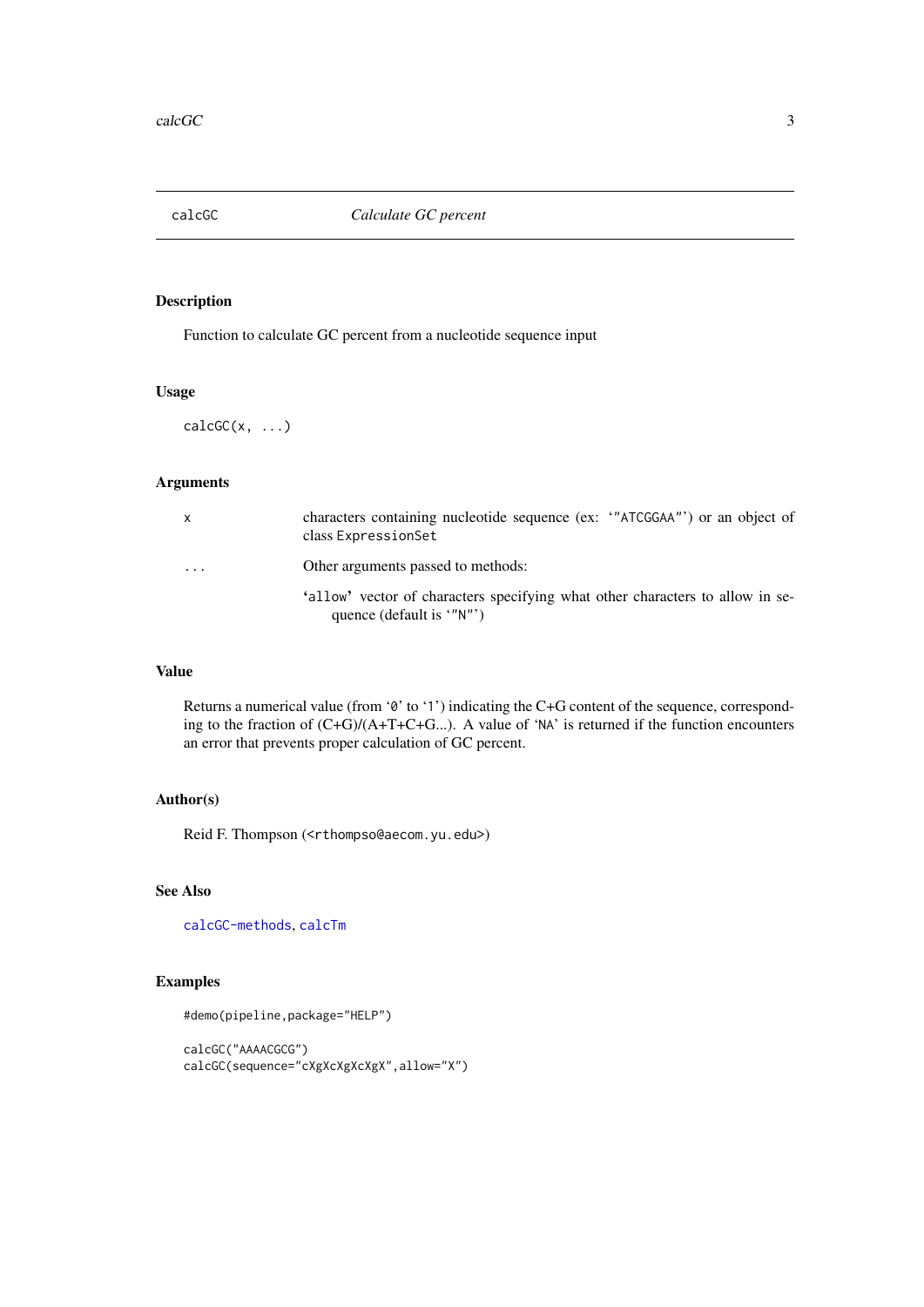# Description

Methods for calculating GC percent from oligonucleotide sequences

# Methods

- $x =$  "missing" Handle empty function call
- $x = "NULL"$  Handle empty function call
- $x = "character"$  Handle character input
- x = "ExpressionSet" Handle input of an object of class ExpressionSet

# See Also

[calcGC](#page-2-1)

<span id="page-3-2"></span>calcPrototype *Calculate prototype*

# Description

Calculates prototype (trimmed mean) across all samples

# Usage

```
calcPrototype(x, ...)
```
# Arguments

| X | a numeric matrix, where each column represents a different sample                                                                                                                                                       |
|---|-------------------------------------------------------------------------------------------------------------------------------------------------------------------------------------------------------------------------|
| . | Arguments to be passed to methods (see calcPrototype-methods):                                                                                                                                                          |
|   | 'element' which element of AssayData to use for a given ExpressionSet in-<br>put (default is "exprs")                                                                                                                   |
|   | 'samples' which samples to use as data. Can be a vector of characters matching<br>sample names, integers indicating which samples to choose, or a mixture of<br>the two. If 'NULL' (default), all samples will be used. |
|   | 'center' logical; if 'TRUE' (default) samples will be mean-centered before pro-<br>tototype calculation. If 'FALSE', this mean-centering step will be skipped                                                           |
|   | 'trim' the fraction $(0 \text{ to } 0.5, \text{ default is } 0.1)$ of observations to be trimmed from<br>each end of each row and column in x before the mean is computed.                                              |
|   | 'verbose' logical; if 'TRUE' (default) progress will be output to screen. If<br>'FALSE', no output will be displayed.                                                                                                   |
|   | '' other arguments to be passed to mean. See mean.                                                                                                                                                                      |
|   |                                                                                                                                                                                                                         |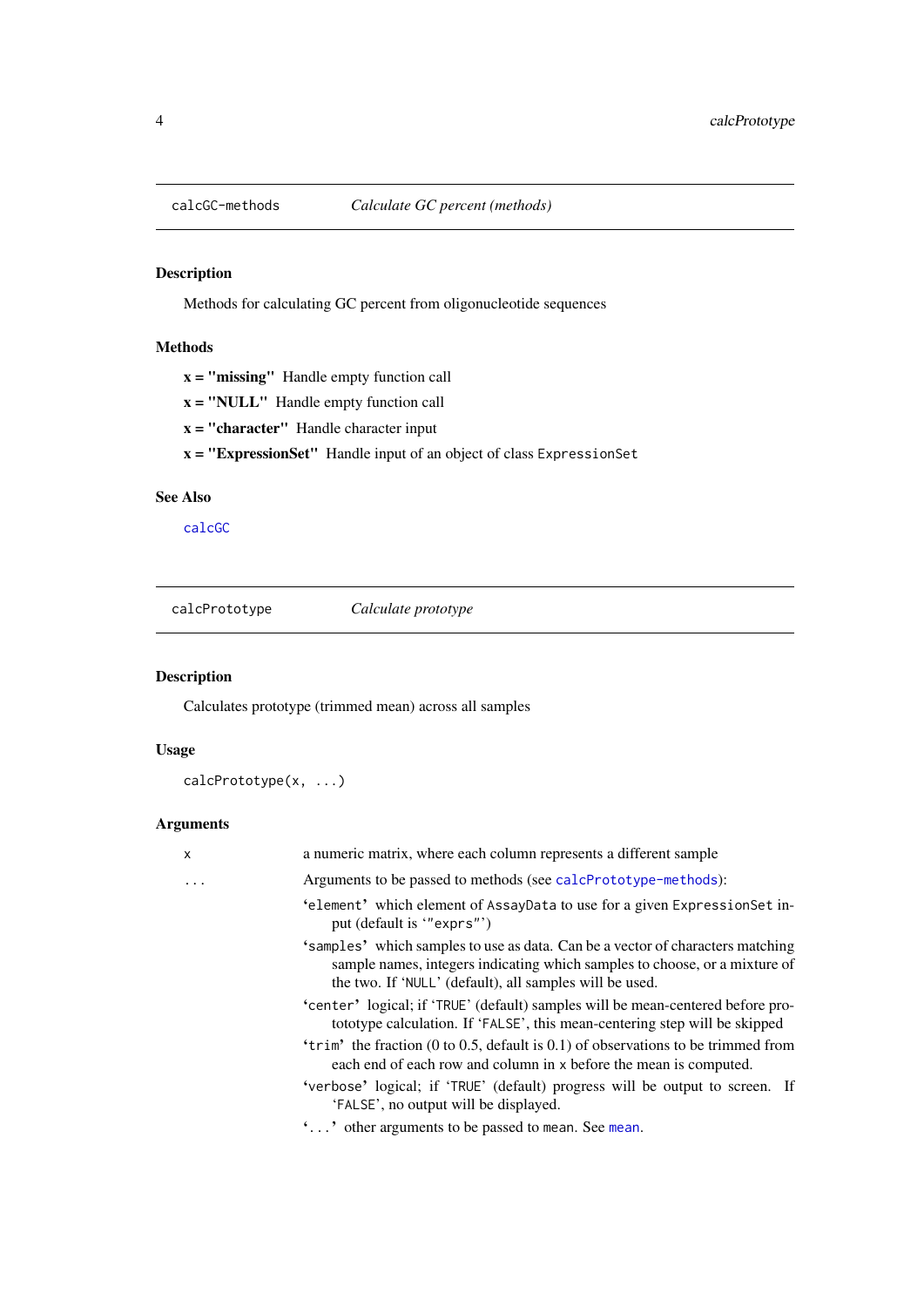# <span id="page-4-0"></span>Value

Returns a vector of numerical data, representing the prototype ([trimmed] mean) of all samples in x.

# Author(s)

Mark Reimers (<mreimers@vcu.edu>), Reid F. Thompson (<rthompso@aecom.yu.edu>)

# See Also

[calcPrototype-methods](#page-4-1), [mean](#page-0-0)

#### Examples

```
#demo(pipeline,package="HELP")
```

```
x <- matrix(data=rep(1:1000,10),nrow=1000,ncol=10)
x <- x*(sample(1:100/100,size=10000,replace=TRUE))
x \le -t(t(x)-1000*(1:10))x[c(1:10,991:1000),]
x.avg <- calcPrototype(x)
x.avg[c(1:10,991:1000)]
#rm(x,x.avg)
```
<span id="page-4-1"></span>calcPrototype-methods *Calculate prototype (methods)*

#### Description

Methods for calculating prototype ([trimmed] mean) across all samples

### Methods

- x = "missing" Handle empty function call
- x = "ExpressionSet" Handle input of an object of class ExpressionSet. Derive data from AssayData.
- $x = "vector"$  Handle vector input as a matrix
- $x = "matrix"$  Handle matrix input

#### Author(s)

Mark Reimers (<mreimers@vcu.edu>), Reid F. Thompson (<rthompso@aecom.yu.edu>)

# See Also

[calcPrototype](#page-3-2)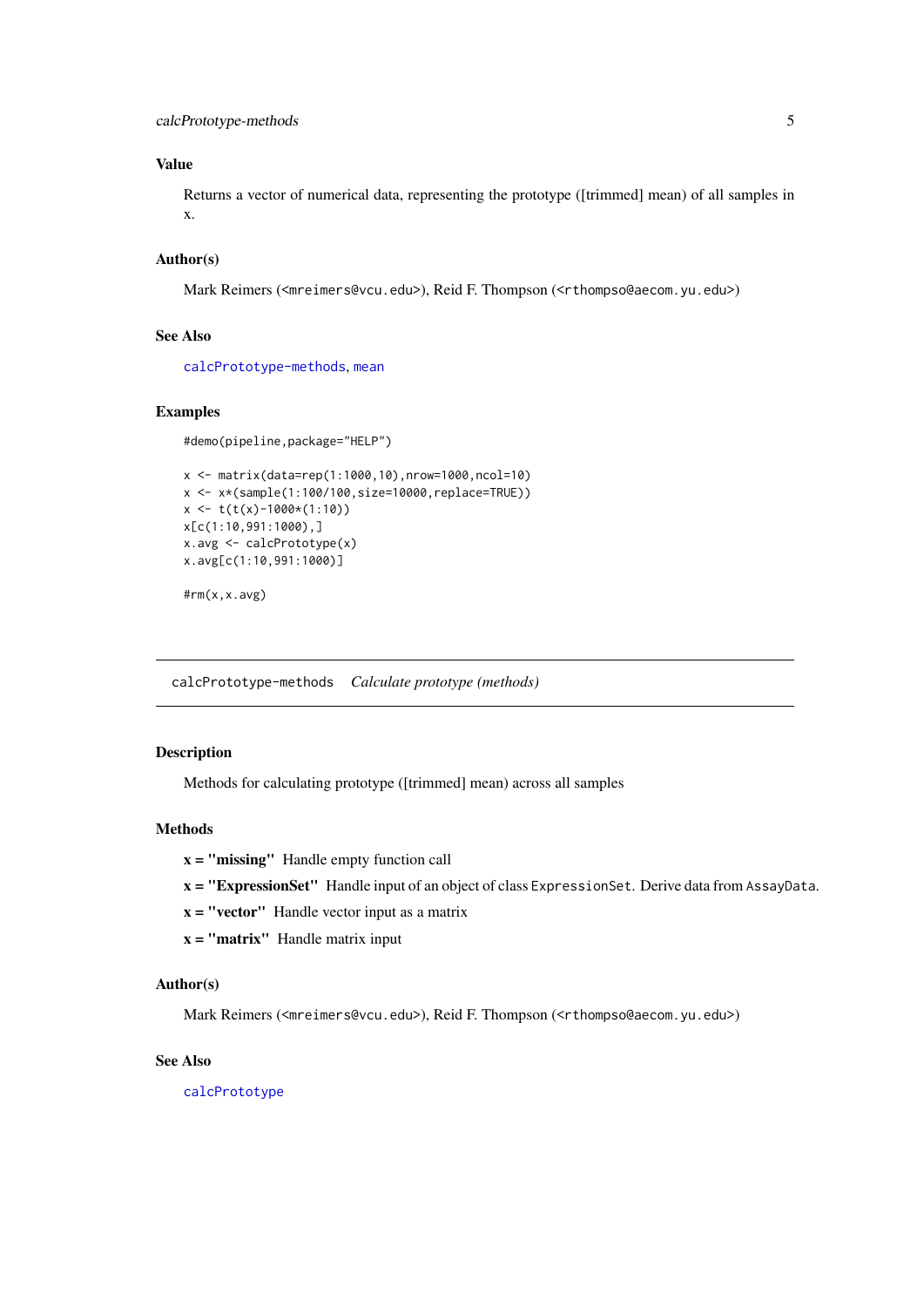<span id="page-5-1"></span><span id="page-5-0"></span>

### Description

Calculate melting temperature (Tm) using the nearest-neighbor base-stacking algorithm and the unified thermodynamic parameters.

#### Usage

 $calC(Tm(x, \ldots))$ 

# Arguments

| X         | characters containing nucleotide sequences (ex: "ATCGGAA"') or an object of<br>class ExpressionSet                      |
|-----------|-------------------------------------------------------------------------------------------------------------------------|
| $\ddotsc$ | Additional arguments passed to methods:                                                                                 |
|           | 'strand1.concentration' numeric value specifying concentration of strand 1<br>$(default is 2e-07)$                      |
|           | 'strand2.concentration' numeric value specifying concentration of strand 2<br>$(default is 2e-07)$                      |
|           | "method" character value specifying the Tm algorithm to use (default is "nearest-neighbor"):<br>currently not supported |

# Value

Returns a numerical value indicating the predicted melting temperature (Tm) of the sequence in degrees Celsius. A value of 'NA' is returned if the function encounters an error that prevents proper Tm calculation.

#### Author(s)

Reid F. Thompson (<rthompso@aecom.yu.edu>)

### References

Allawi, H.T. and SantaLucia, J., Jr. (1997) Thermodynamics and NMR of internal G.T mismatches in DNA, *Biochemistry*, 36, 10581-10594.

# See Also

[calcTm-methods](#page-6-1), [base.stacking.thermodynamics](#page-1-1), [calcGC](#page-2-1)

### Examples

```
#demo(pipeline,package="HELP")
```
calcTm("GTGTGGCTACAGGTGGGCCGTGGCGCACCTAAGTGAGGACAGAGAACAAC") calcTm("GTGTGGCTACAGGTGGGCCGTGGCGCACCTAAGTGAGGACAGAGAACAAC",strand1.concentration=1E-5,strand2.concentrati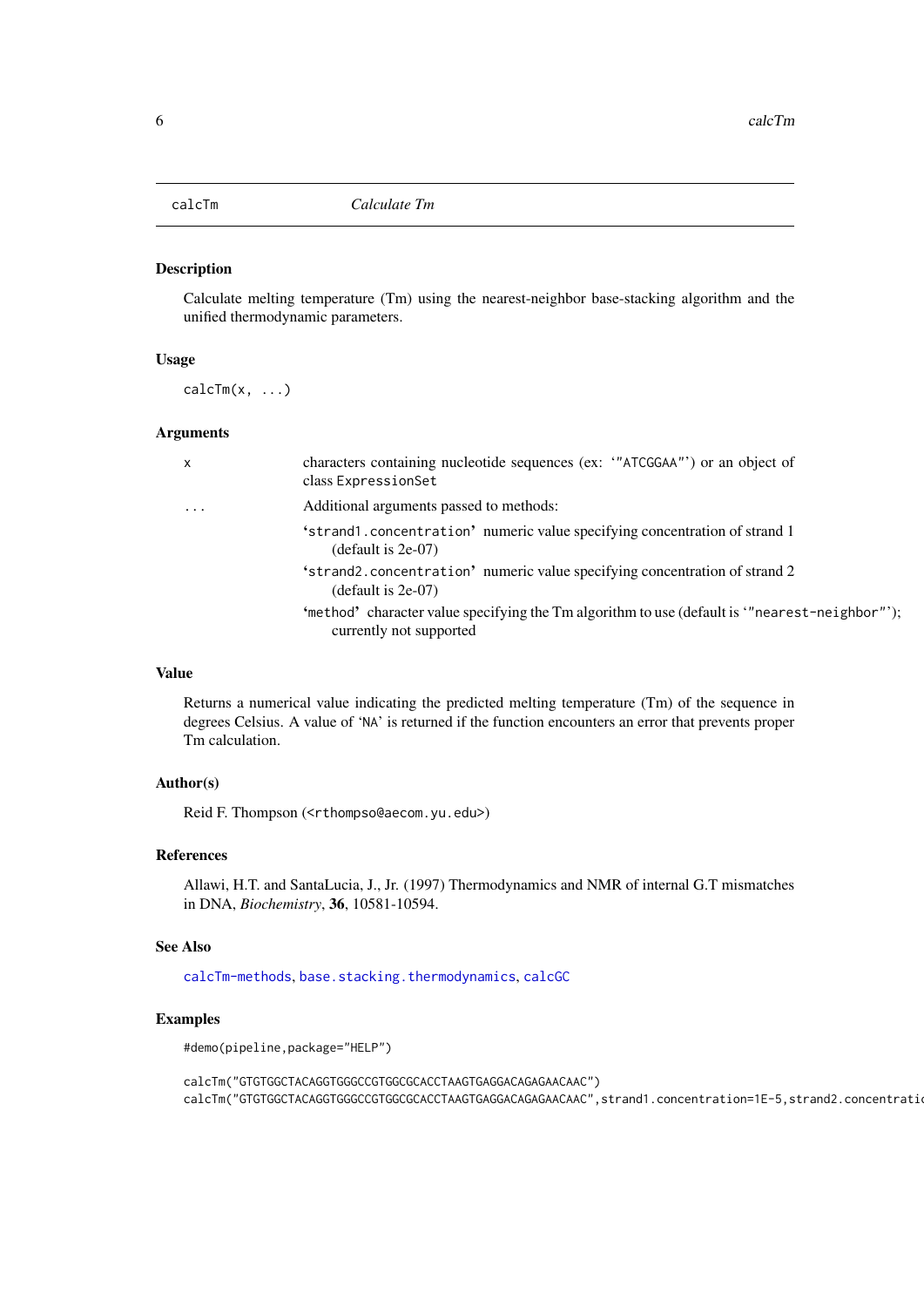<span id="page-6-1"></span><span id="page-6-0"></span>calcTm-methods *Calculate Tm (methods)*

# Description

Methods for calculating melting temperature (Tm) of nucleotide sequences

# Methods

|  | <b>x</b> = " <b>missing</b> " Handle empty function call |  |  |  |  |
|--|----------------------------------------------------------|--|--|--|--|
|--|----------------------------------------------------------|--|--|--|--|

- $x = "NULL"$  Handle empty function call
- $x =$  "character" Handle character input

x = "ExpressionSet" Handle input of an object of class ExpressionSet

### See Also

[calcTm](#page-5-1)

<span id="page-6-2"></span>

|--|

# Description

Calculate trimmed and/or weighted means of groups of rows in a given data matrix.

# Usage

```
combineData(x, y, w, ...)
```
# Arguments

| $\mathsf{x}$ | a numeric matrix containing the values whose trimmed and/or weighted mean is<br>to be computed. Each column is treated independently.                                                                             |
|--------------|-------------------------------------------------------------------------------------------------------------------------------------------------------------------------------------------------------------------|
| y            | a vector describing the discrete groups used to divide the elements of x. If y is<br>missing then all elements of x are handled together.                                                                         |
| W            | a matrix of weights the same dimensions as x giving the weights to use for each<br>element of x. If w is missing then all elements of x are given the same weight.                                                |
|              | Arguments to be passed to methods (see combineData-methods):                                                                                                                                                      |
|              | 'trim' the fraction (0 to 0.5, default is 0) of observations to be trimmed from<br>each group of rows in x according to y.                                                                                        |
|              | 'na.rm' logical; if 'TRUE', missing values are removed from x and y and z. If<br>'FALSE' any missing values cause an error.                                                                                       |
|              | 'element' which element of AssayData to use for a given ExpressionSet in-<br>put (default is "exprs")                                                                                                             |
|              | 'feature group' which element of featureData to use as binning variable<br>(default is NULL). Can be a character matching varLabel or simply an inte-<br>ger indicating which feature to choose. See getFeatures. |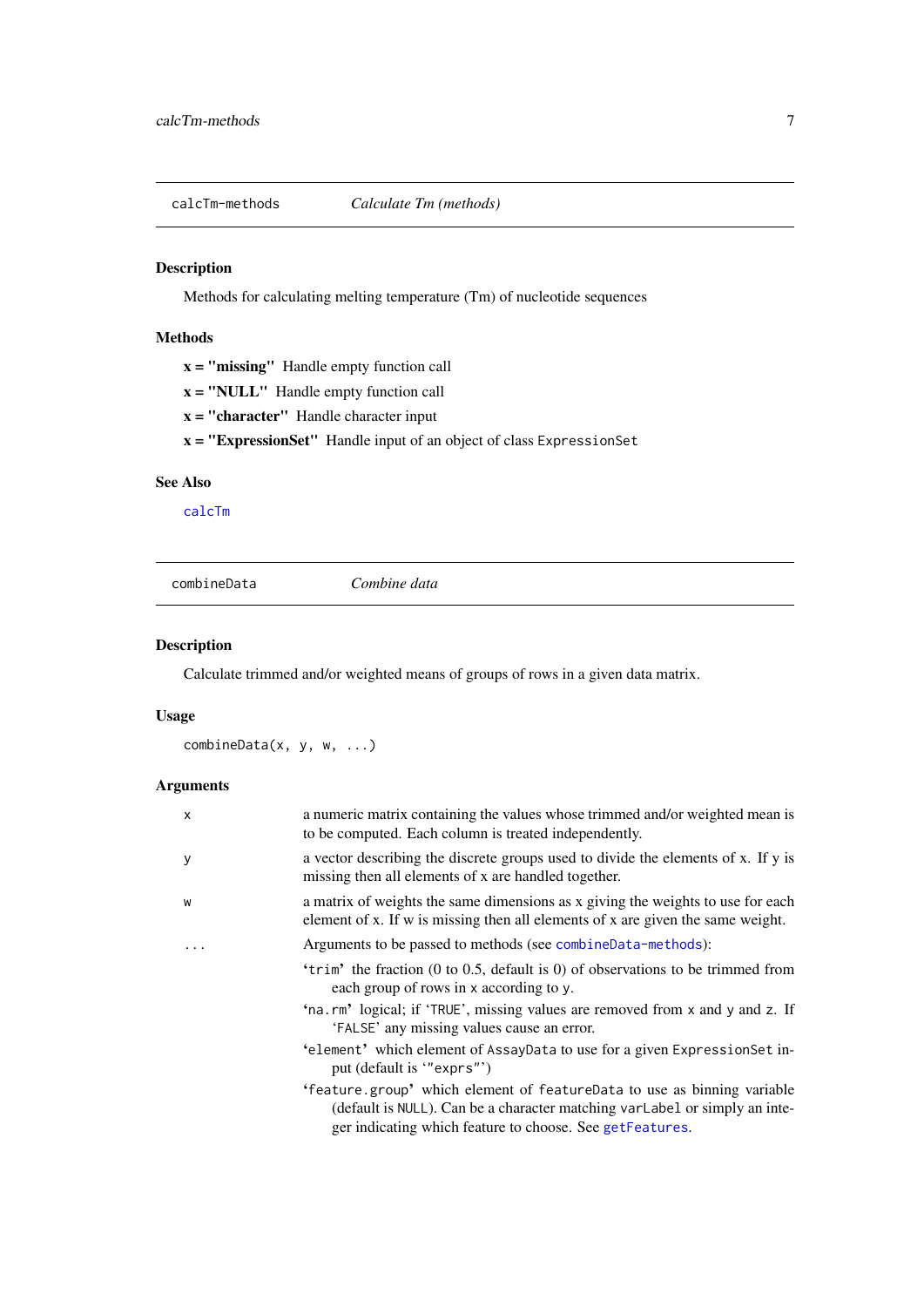- <span id="page-7-0"></span>'element.weight' which element of AssayData to use for a given ExpressionSet input. If NULL (default), weighting is not performed.
- 'feature.weight' which element of featureData to use as weighting variable (default is NULL). Can be a character matching varLabel or simply an integer indicating which feature to choose. See [getFeatures](#page-13-1).
- 'samples' which samples to use as data. Can be a vector of characters matching sample names, integers indicating which samples to choose, or a mixture of the two. If 'NULL' (default), all samples will be used.
- '...' other arguments not handled at this time.

#### Value

Returns a matrix of combined numerical data, where each row represents the summary of a group of elements from the corresponding column in x.

### Note

Each column in data matrix treated separately.

#### Author(s)

Reid F. Thompson (<rthompso@aecom.yu.edu>)

### See Also

[combineData-methods](#page-7-1), [mean](#page-0-0), [weighted.mean](#page-0-0)

#### Examples

#demo(pipeline,package="HELP")

```
x < -1:100combineData(x,w=x/100)
weighted.mean(x,w=x/100)
```

```
y <- sample(c("a","b","c",1:3),size=100,replace=TRUE)
combineData(cbind(x,x,2*x),y,trim=0.5)
```
#rm(x,y)

<span id="page-7-1"></span>combineData-methods *Combine data (methods)*

# Description

Methods for calculating trimmed and/or weighted means of groups of rows in a given data matrix.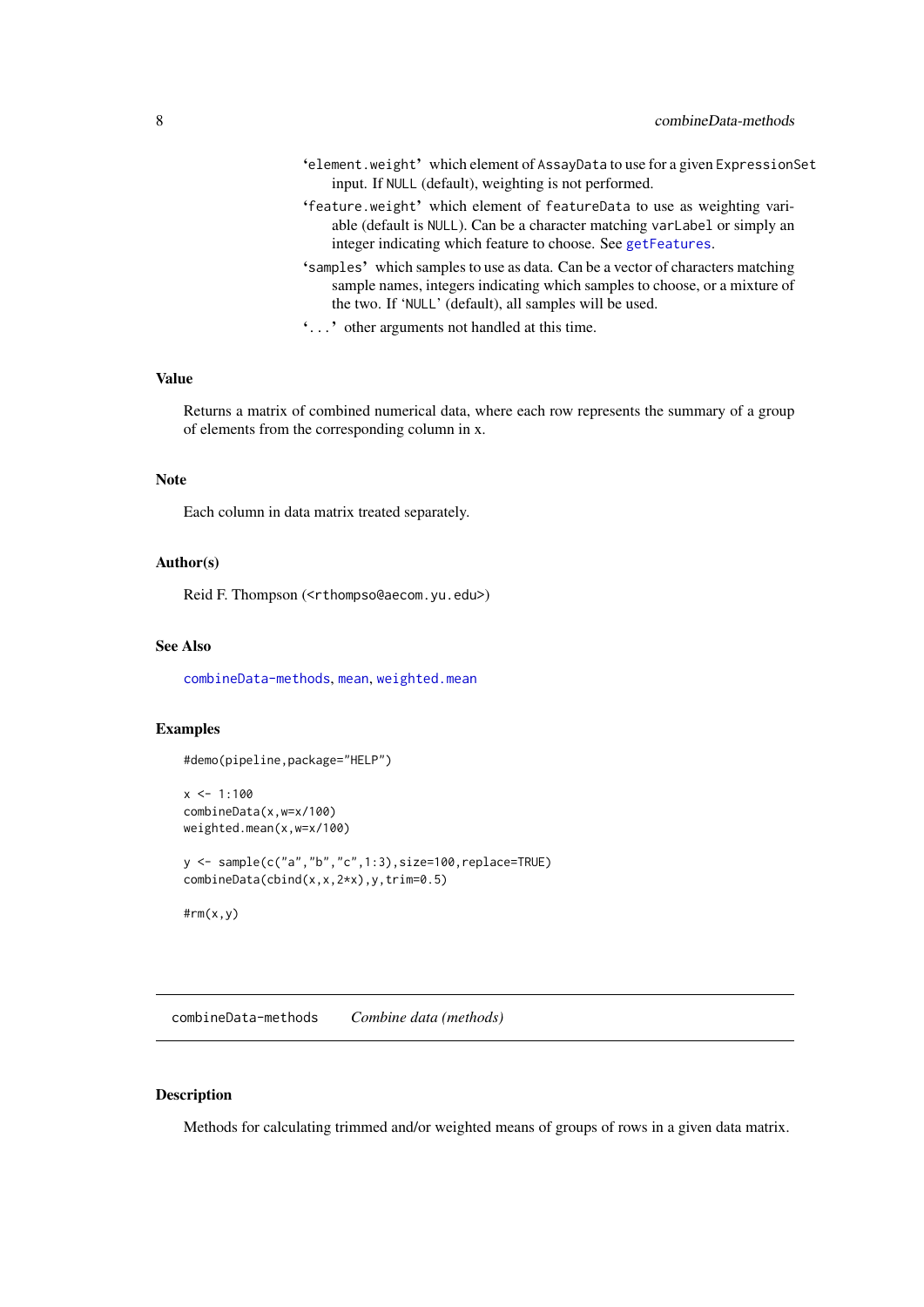#### <span id="page-8-0"></span>createWiggle 9

#### **Methods**

- $x =$  "missing",  $y =$  "missing",  $w =$  "missing" Handle empty function call
- $x = "vector", y = "missing", w = "missing"$  Handle partially empty function call. Reinterpret with default parameters instead of missing values.
- $x = "vector", y = "missing", w = "vector"$  Handle partially empty function call. Reinterpret with default parameters instead of missing values.
- $x = "vector", y = "vector", w = "missing"$  Handle partially empty function call. Reinterpret with default parameters instead of missing values.
- $x = "vector", y = "vector", w = "vector"$  Handle input of three vectors specifying data, grouping, and weighting information, respectively. Note that the data and weighting inputs are handled as matrices.
- $x = "matrix", y = "vector", w = "missing"$  Handle partially empty function call. Reinterpret with default parameters instead of missing values.
- $x = "matrix", y = "vector", w = "matrix"$  Handle input of one matrix, one vector, and one matrix specifying data, grouping, and weighting information, respectively.
- $x = "ExpressionSet", y = "missing", w = "missing"$  Handle input of an object of class ExpressionSet. Derive grouping and weighting data from featureData and AssayDataElement, respectively.
- $x = "ExpressionSet", y = "vector", w = "missing"$  Handle input of an object of class ExpressionSet and a vector specifying grouping information. Derive weighting data from codeAssayDataElement.

#### Author(s)

Reid F. Thompson (<rthompso@aecom.yu.edu>)

### See Also

[combineData](#page-6-2)

<span id="page-8-1"></span>createWiggle *Create wiggle track*

#### Description

Create and write a wiggle track (UCSC Genome Browser format) to flat file

#### Usage

createWiggle(x, y, ...)

#### Arguments

| X        | matrix of numerical data, where each column represents data for an individual<br>wiggle track. x can also be of class "Expression Set". |
|----------|-----------------------------------------------------------------------------------------------------------------------------------------|
| y        | an additional matrix of numerical data with columns corresponding to chr, start,<br>and end, respectively.                              |
| $\cdots$ | Arguments to be passed to methods (see create Niggle-methods):                                                                          |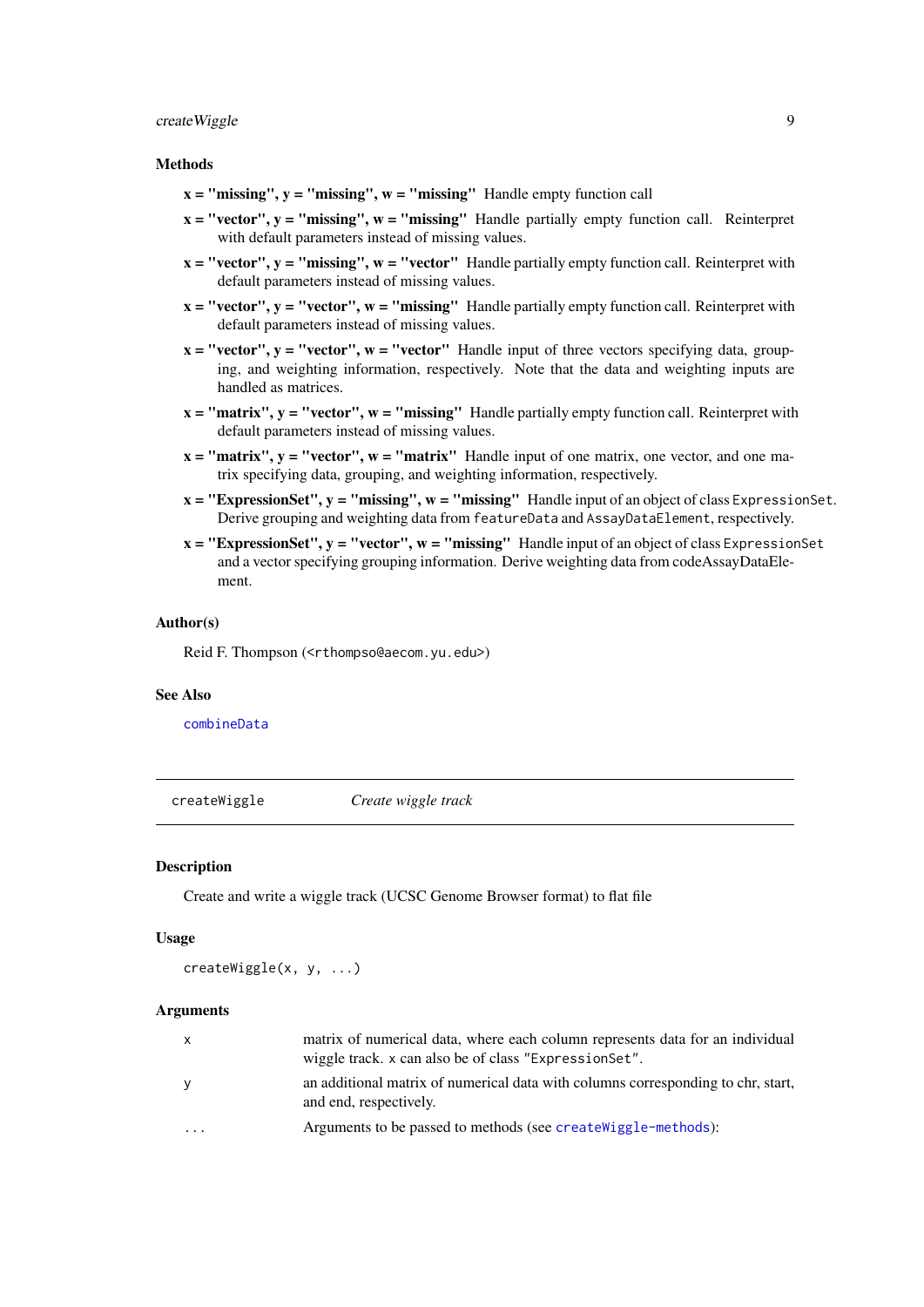- <span id="page-9-0"></span>'element' which element of AssayData to use for a given ExpressionSet input (default is '"exprs"')
- 'feature.chr' which element of featureData to use as chromosomal information (default is '"CHR"'). Can be a character matching varLabel or simply an integer indicating which feature to choose.
- 'feature.start' which element of featureData to use as start positions (default is '"START"'). Can be a character matching varLabel or simply an integer indicating which feature to choose.
- 'feature.stop' which element of featureData to use as end positions (default is '"STOP"'). Can be a character matching varLabel or simply an integer indicating which feature to choose.
- 'samples' which sample(s) to use as data. Can be a vector of characters matching sample names, integers indicating which samples to choose, or a mixture of the two. If 'NULL' (default), all samples will be used.
- 'colors' vector of colors, indicates which colors to use for which wiggle track
- 'file' location of file to write wiggle track information; if '""', wiggle track prints to the standard output connection: see [cat](#page-0-0).
- 'append' logical; if 'TRUE', the output is appended to an existent wiggle track file. If 'FALSE' (default), a new file with a new header is created and any existing file of the same name is destroyed.
- 'na.rm' logical; if 'TRUE' (default), missing values are removed from data. If 'FALSE' any missing values cause an error
- 'sep' a string used to separate columns. Using 'sep = "\t"' (default) gives tab-delimited output.
- '...' other arguments to be passed to cat. See [cat](#page-0-0).

# Author(s)

Reid F. Thompson (<rthompso@aecom.yu.edu>)

# References

UCSC Genome Browser, <http://genome.ucsc.edu/goldenPath/help/customTrack.html>: Kent, W.J., Sugnet, C. W., Furey, T. S., Roskin, K.M., Pringle, T. H., Zahler, A. M., and Haussler, D. The Human Genome Browser at UCSC. *Genome Res*. 12(6), 996-1006 (2002).

#### See Also

[write](#page-0-0), [cat](#page-0-0)

#### Examples

#demo(pipeline,package="HELP")

```
chr <- rep("chr1", 500)
start <- (1:500)*200
end <- start+199
data <- sample(5*(1:10000/10000)-2, size=500)
data <- cbind(data, abs(data), -1*data)
colnames(data) <- c("data", "abs", "opposite")
createWiggle(data, cbind(chr, start, end))
```
#rm(chr, start, end, data)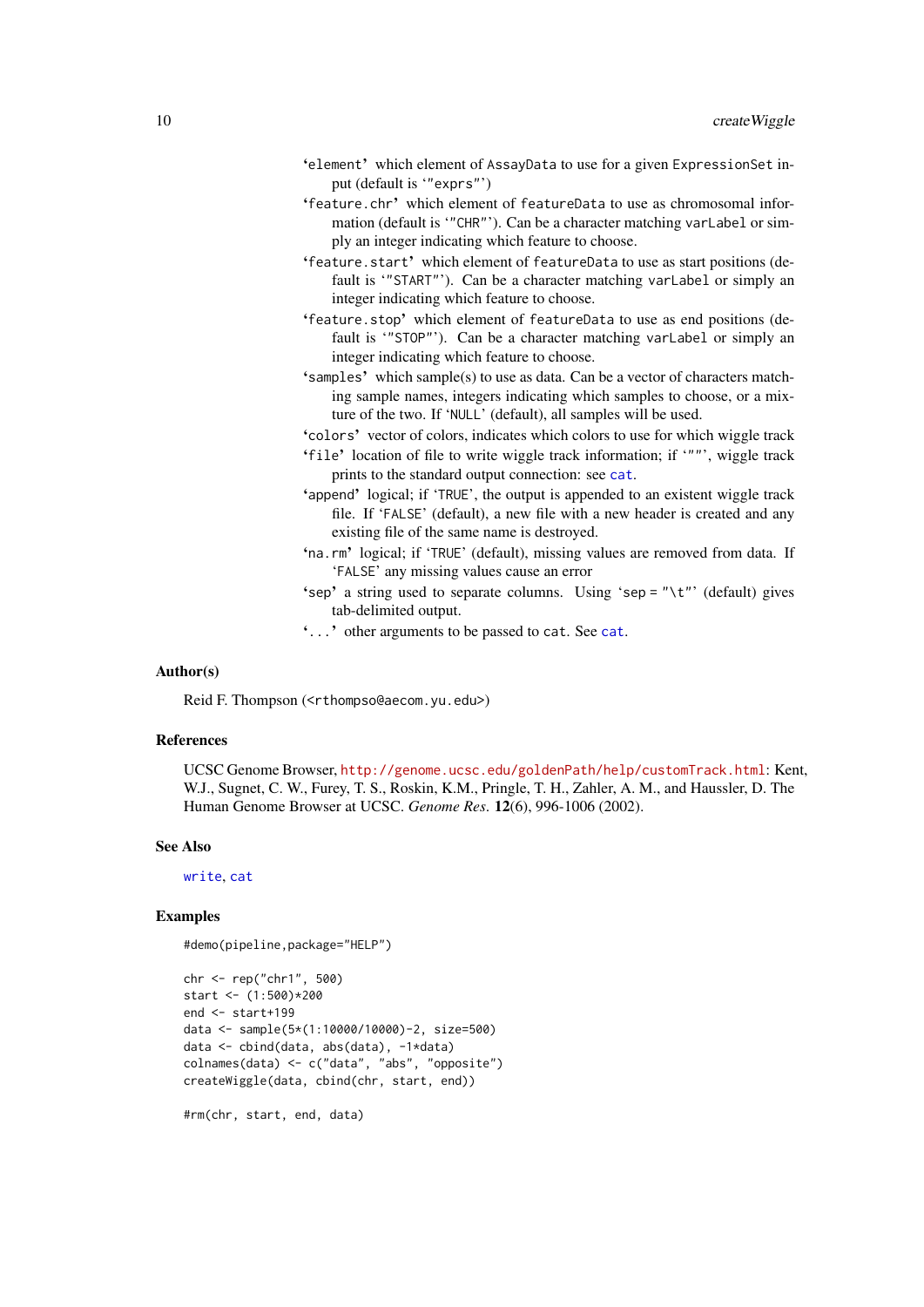<span id="page-10-1"></span><span id="page-10-0"></span>createWiggle-methods *Create wiggle track (methods)*

#### Description

Methods for creating wiggle tracks

### Methods

- $x =$  "missing",  $y =$  "missing" Handle empty function call
- $x = "ExpressionSet", y = "missing"$  Handle input of an object of class ExpressionSet. Derive features from FeatureData.
- $x = "ExpressionSet", y = "matrix"$  Handle input of an object of class ExpressionSet. Derive features from matrix input

 $x = "vector", y = "matrix"$  Handle vector input

 $x = "matrix", y = "matrix"$  Handle matrix input

# Author(s)

Reid F. Thompson (<rthompso@aecom.yu.edu>)

### See Also

[createWiggle](#page-8-1)

<span id="page-10-2"></span>

| Retrieve microarray data (for signal channel 2) from ExpressionSets |
|---------------------------------------------------------------------|
|                                                                     |

# Description

Access (and/or assign) data for signal channel 2 in a given ExpressionSet object

# Usage

exprs2(object) exprs2(object) <- value

#### Arguments

| object | Object of class Expession Set                                           |
|--------|-------------------------------------------------------------------------|
| value  | Matrix with rows representing features and columns representing samples |

### Value

exprs2 returns a (usually large!) matrix of values

# Author(s)

Reid F. Thompson (<rthompso@aecom.yu.edu>)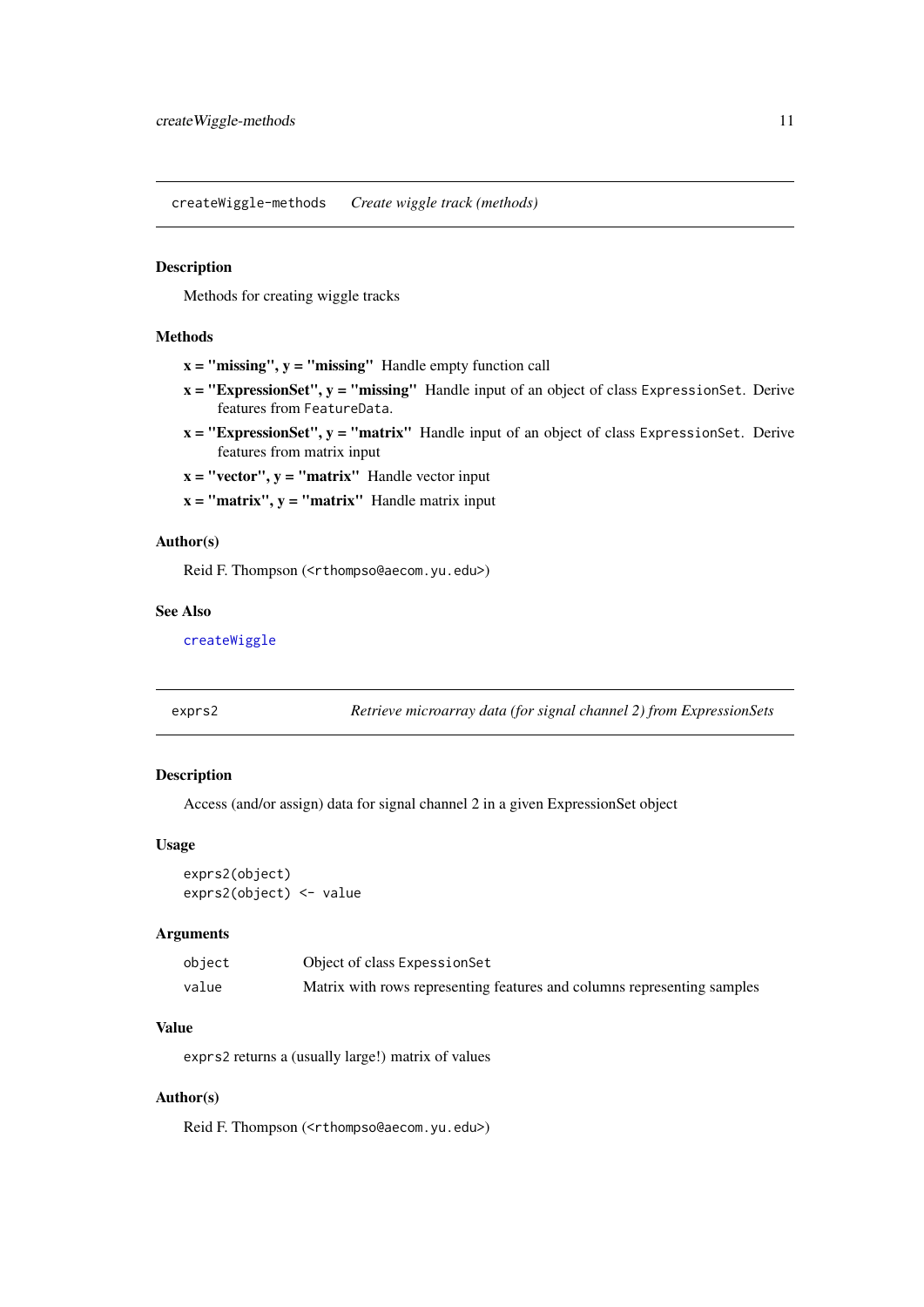# Examples

#demo(pipeline,package="HELP")

| exprs2-methods | Retrieve microarray data (for signal channel 2) from ExpressionSets |
|----------------|---------------------------------------------------------------------|
|                | ( <i>methods</i> )                                                  |

# Description

Methods for accessing (and/or assigning) data for signal channel 2 in a given ExpressionSet object

#### Methods

object = "missing" Handle empty function call object = "ExpressionSet" Handle input of an object of class ExpressionSet object = "ExpressionSet", value = "missing" Handle empty function call object = "ExpressionSet", value = "matrix" Handle input of an object of class ExpressionSete

# See Also

[exprs2](#page-10-2)

<span id="page-11-1"></span>

| fuzzyMatches | <b>Fuzzy</b> matching |
|--------------|-----------------------|
|              |                       |

### Description

Match and reinterpret a vector in terms of a second vector, essentially using the second vector as a key to interpret the first.

#### Usage

fuzzyMatches(x, y, ...)

# Arguments

| X       | vector, the values to be matched.                                                                                                                                                                                                                                                                     |
|---------|-------------------------------------------------------------------------------------------------------------------------------------------------------------------------------------------------------------------------------------------------------------------------------------------------------|
| y       | vector, the values to be matched against.                                                                                                                                                                                                                                                             |
| $\cdot$ | Arguments to be passed to methods (see getSamples-methods):                                                                                                                                                                                                                                           |
|         | 'strict' logical indicating whether or not to allow restrict matching. If 'FALSE',<br>numerical indices in x can reference values in y. If 'TRUE' (default), only<br>exact matches of values in x and y will be used.                                                                                 |
|         | 'keep' logical indicating whether or not to preserve non-matching values from<br>x (when strict = FALSE). If 'TRUE' (default), all values in x will be re-<br>turned with those that match values in y replaced by the corresponding<br>values in y. If 'FALSE', non-matching values will be removed. |
|         |                                                                                                                                                                                                                                                                                                       |

<span id="page-11-0"></span>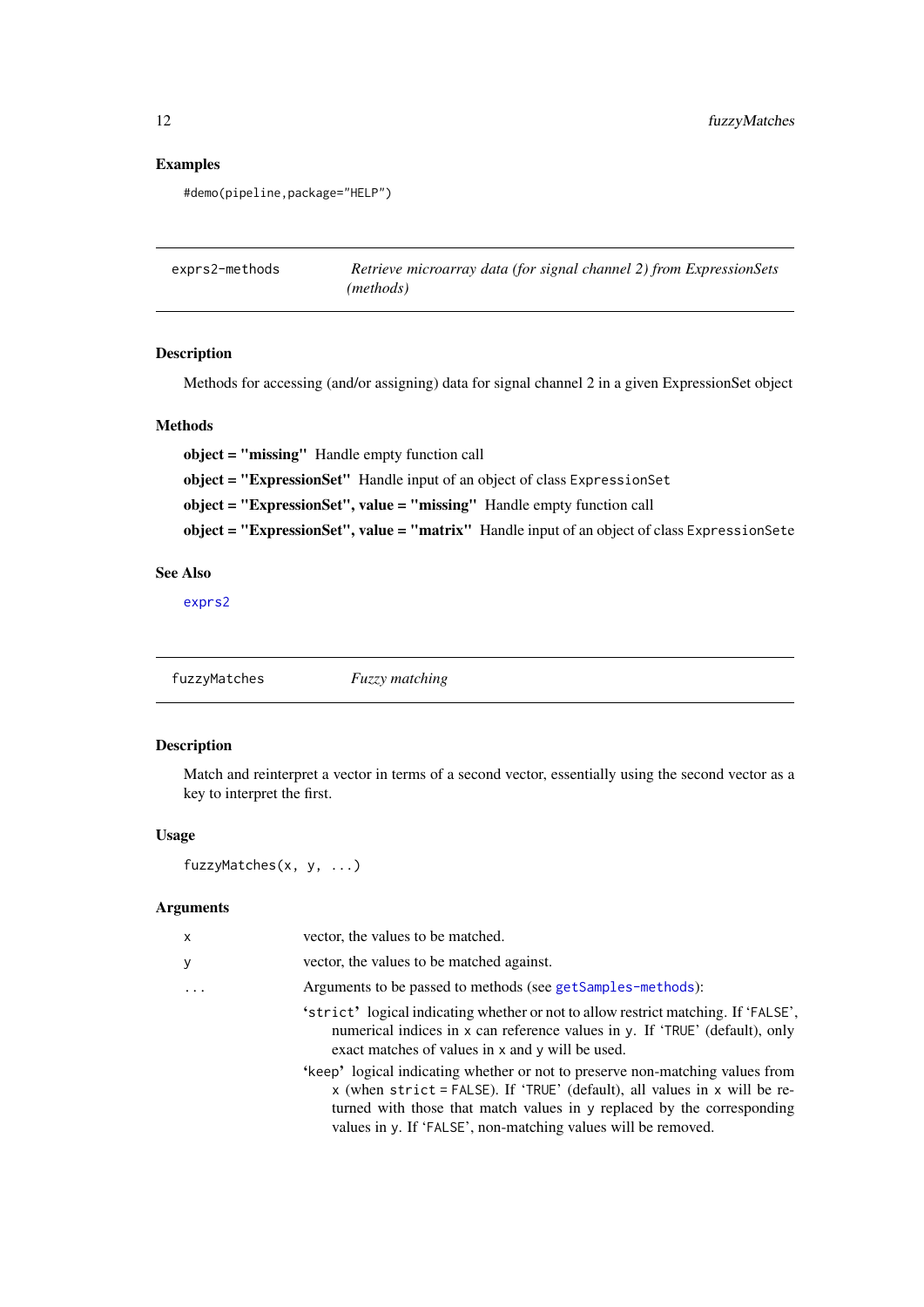- <span id="page-12-0"></span>'alias' logical indicating whether or not to return aliased values (default is 'TRUE'). If 'FALSE', numerical indices will be returned with a value of nomatch for non-matching values in x.
- 'match.all' character value, specifying a special value to be interpreted as a match for ALL values in y (default is '"\*"'). Any occurence of match.all in x will be replaced by all values in y.
- 'nomatch' numerical, specifying a value for non-matching values in codex when strict = FALSE, keep = TRUE, and alias = FALSE.
- 'na.rm' a logical value indicating whether NA values should be stripped before the computation proceeds (default is 'TRUE'). If 'FALSE' any missing values in x will cause an error and missing values in codey may cause unexpected behavior.
- '...' other arguments not handled at this time.

#### Details

This function employs multiple stages of matching between two vectors. First, the values in x are matched against y to find any exact matches. Next, numerical values in x are used to retrieve the corresponding positions in y. All unmatched values may be retained or dropped (depending on the value of keep), and a list of unique values is returned. Note that a value of match.all in x will be interpreted as a match for ALL values in y, and therefore replaced with the contents of y.

# Value

Returns a vector of unique values in x, that match values in y according to the parameters described above.

#### Author(s)

Reid F. Thompson (<rthompso@aecom.yu.edu>)

#### See Also

[fuzzyMatches-methods](#page-12-1), [match](#page-0-0)

#### Examples

```
a \leftarrow c(1, "four", "missing")b \leq c ("one", "two", "three", "four")
fuzzyMatches(a, b)
fuzzyMatches(a, b, strict=FALSE)
fuzzyMatches(a, b, strict=FALSE, alias=FALSE)
fuzzyMatches(a, b, strict=FALSE, keep=FALSE)
```
<span id="page-12-1"></span>fuzzyMatches-methods *Fuzzy matching (methods)*

#### Description

Methods for matching and reinterpreting a vector in terms of a second vector, essentially using the second vector as a key to interpreting the first.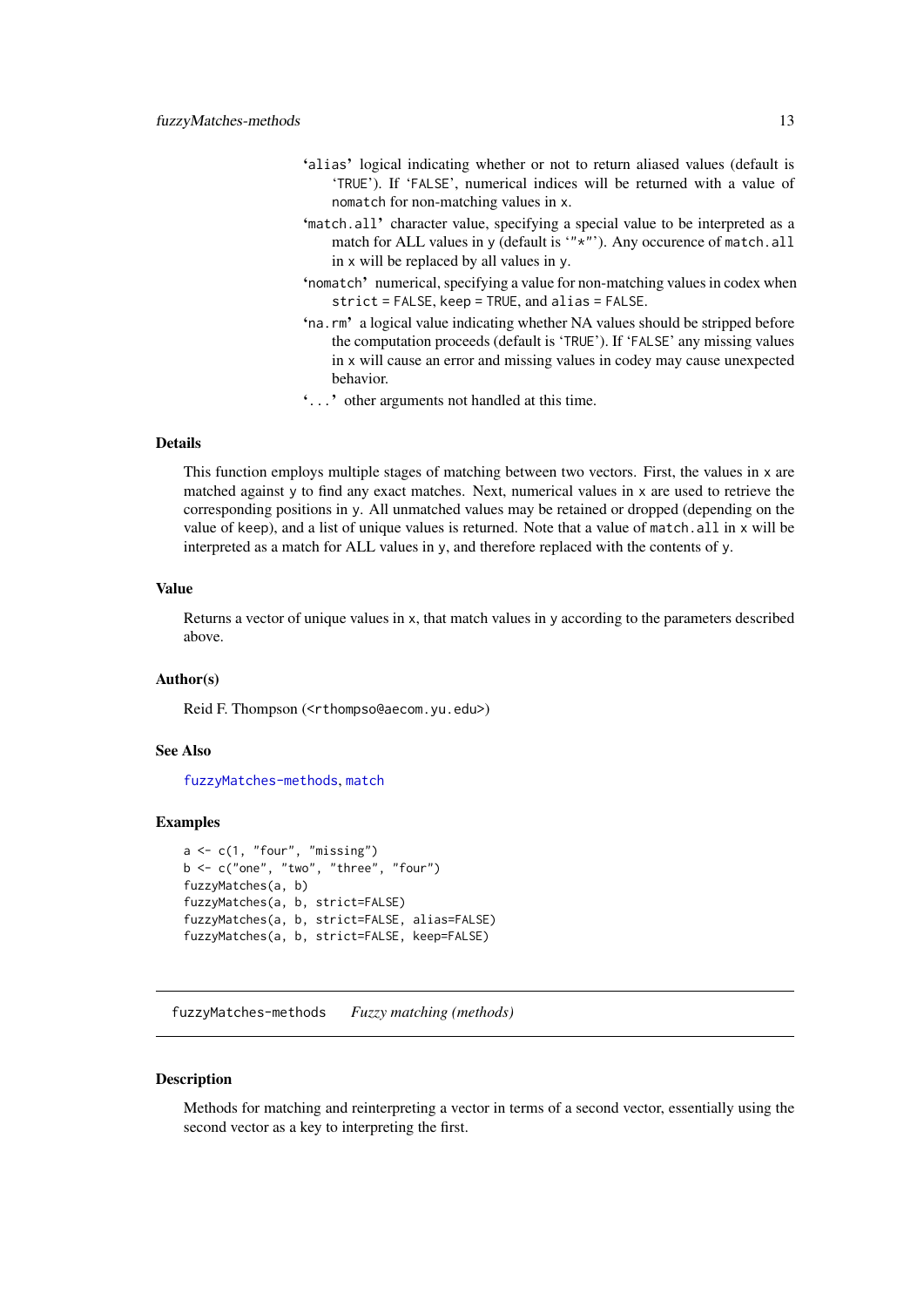#### Methods

 $x =$  "missing",  $y =$  "missing" Handle empty function call  $x = "vector", y = "missing"$  Handle empty function call  $x = "vector", y = "NULL"$  Handle empty function call  $x = "vector", y = "vector"$  Handle input of two vectors.  $x = "NULL", y = "vector"$  Handle empty function call

#### Author(s)

Reid F. Thompson (<rthompso@aecom.yu.edu>)

# See Also

[fuzzyMatches](#page-11-1)

<span id="page-13-1"></span>getFeatures *Get features (methods)*

# Description

Fetch a subset of features from a given data structure

# Usage

```
getFeatures(x, y, ...)
```
#### Arguments

| x          | the matrix of feature data to subset. If $x$ is a vector it is interpreted as a matrix.<br>x can also be of class "Expression Set" or an "Annotated Data Frame" object.                                                                          |
|------------|--------------------------------------------------------------------------------------------------------------------------------------------------------------------------------------------------------------------------------------------------|
| У          | which feature(s) to use. Can be a vector of characters matching feature names,<br>integers indicating which features to choose, or a mixture of the two. If not<br>supplied (or if equivalent to $(x^* \cdot y^*)$ ), all features will be used. |
| $\ddots$ . | other arguments passed are not handled at this time.                                                                                                                                                                                             |

# Value

Returns a matrix of values corresponding to a subset of features from the data structure supplied, where columns correspond to features. Function halts if no features to return.

#### Author(s)

Reid F. Thompson (<rthompso@aecom.yu.edu>)

### See Also

[getFeatures-methods](#page-14-1)

<span id="page-13-0"></span>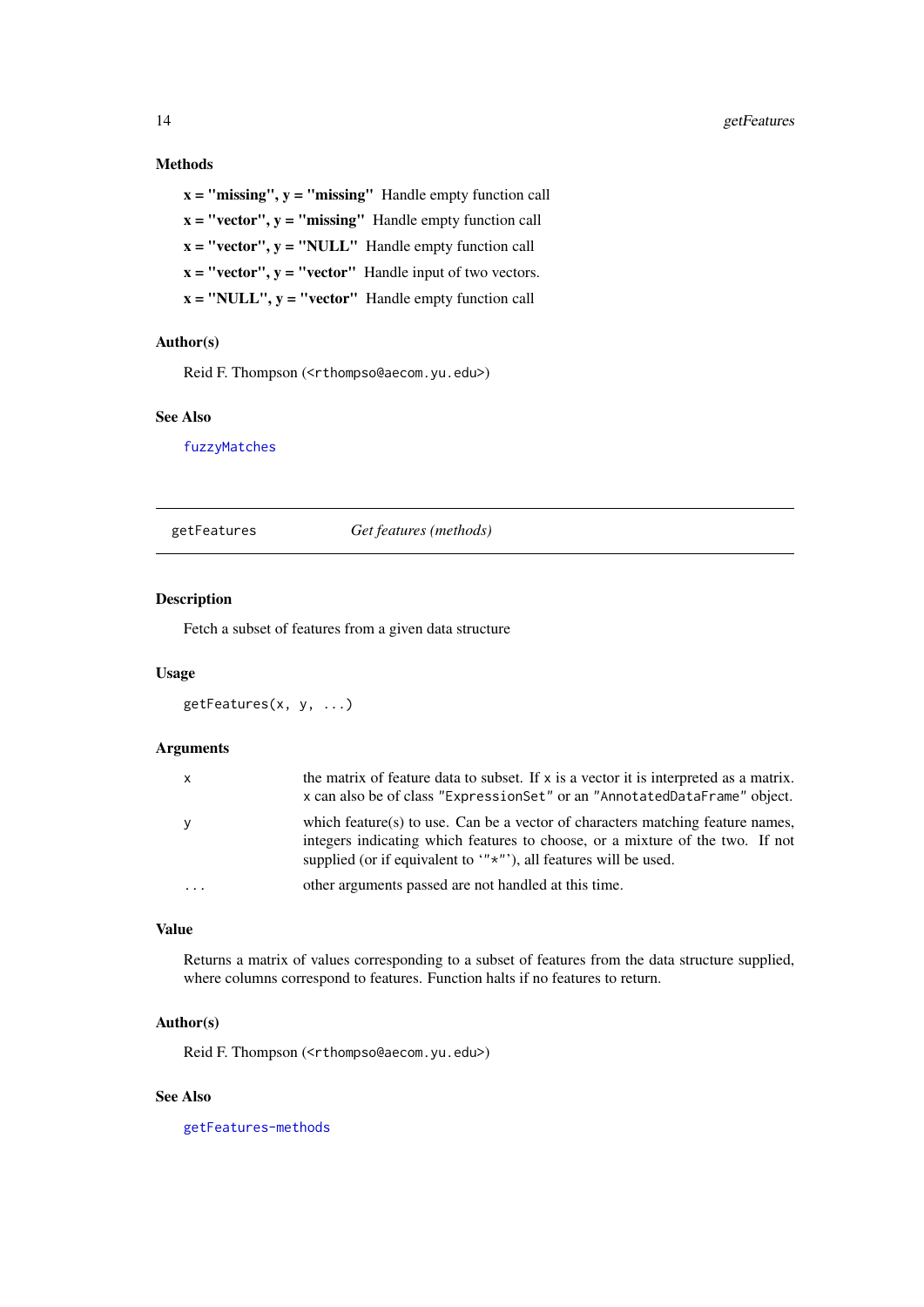#### <span id="page-14-0"></span>getFeatures-methods 15

### Examples

```
data(sample.ExpressionSet)
df <- data.frame(x=1:500,y=501:1000, row.names=featureNames(sample.ExpressionSet))
featureData(sample.ExpressionSet) <- new("AnnotatedDataFrame", data=df, dimLabels=c("featureNames", ""))
getFeatures(sample.ExpressionSet, "y")[1:10]
```
<span id="page-14-1"></span>getFeatures-methods *Get features (methods)*

#### Description

Methods for fetching a subset of features from a given data structure

# Methods

 $x =$  "missing",  $y =$  "missing" Handle empty function call

- $x = "ExpressionSet", y = "missing"$  Handle input of an object of class ExpressionSet. Select all feature data.
- $x = "ExpressionSet", y = "NULL"$  Handle input of an object of class ExpressionSet. Select all feature data.
- $x = "ExpressionSet", y = "vector"$  Handle input of an object of class ExpressionSet. Select a subset of features.
- $x = "AnnotatedDataFrame", y = "missing"$  Handle input of an AnnotatedDataFrame object. Select all feature data.
- $x = "AnnotatedDataFrame", y = "NULL"$  Handle input of an AnnotatedDataFrame object. Select all feature data.
- $x = "AnnotatedDataFrame", y = "vector"$  Handle input of an AnnotatedDataFrame object. Select a subset of features.
- $x = "vector", y = "missing"$  Handle input of a vector (interpreted as a matrix). Select all feature data
- $x = "vector", y = "NULL"$  Handle input of a vector (interpreted as a matrix). Select all feature data
- $x = "vector", y = "vector"$  Handle input of two vectors specifying feature data and feature subset information, respectively.
- $x = "matrix", y = "vector"$  Handle input of a matrix and a vector specifying feature data and feature subset information, respectively.

### Author(s)

Reid F. Thompson (<rthompso@aecom.yu.edu>)

#### See Also

[getFeatures](#page-13-1)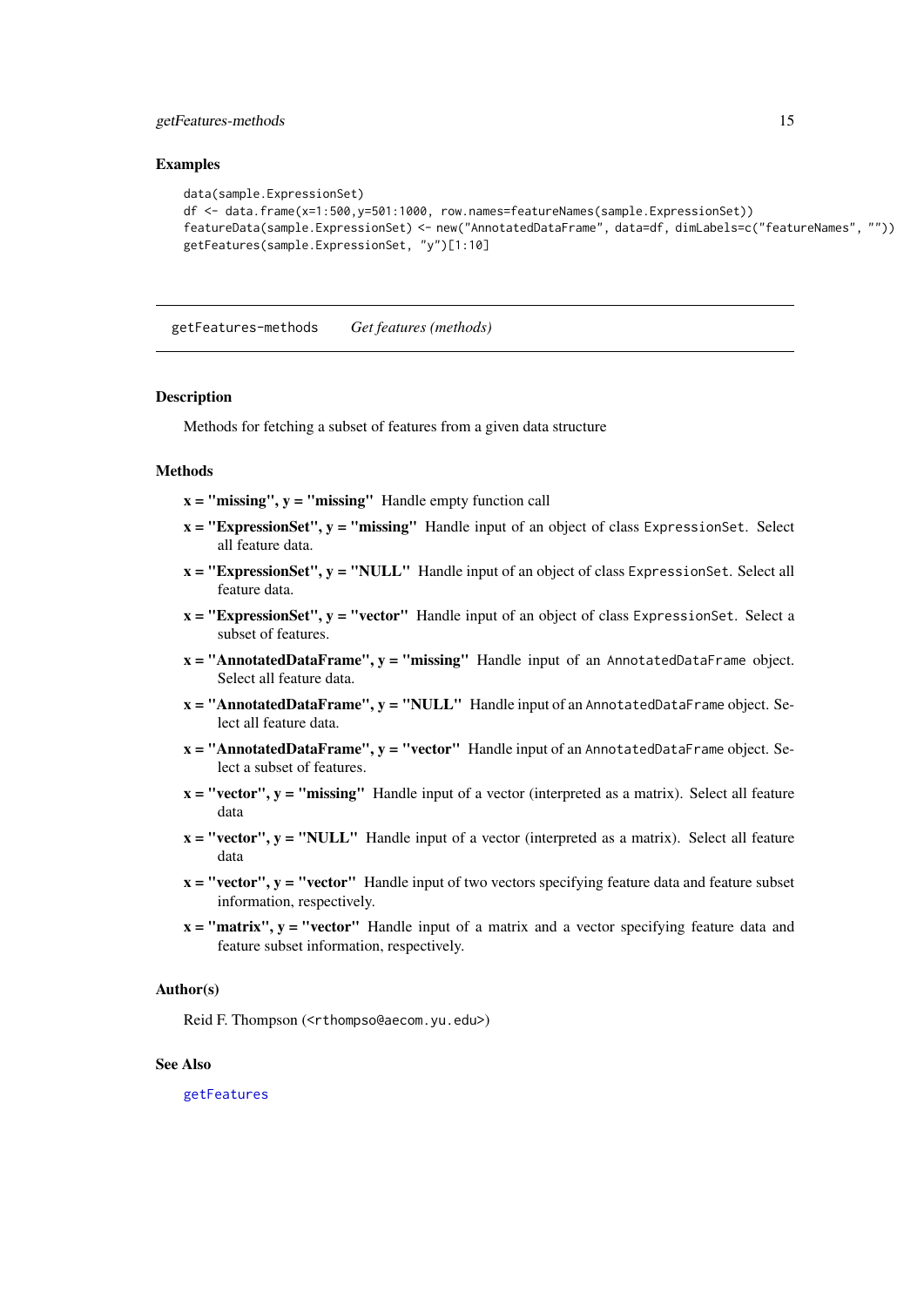<span id="page-15-1"></span><span id="page-15-0"></span>getSamples *Get samples*

# Description

Fetch a subset of samples from a given data structure

# Usage

getSamples(x, y, ...)

# Arguments

| $\mathsf{x}$ | the matrix of sample data to subset. If $x$ is a vector it is interpreted as a matrix.<br>x can also be of class "Expression Set".                                                                          |
|--------------|-------------------------------------------------------------------------------------------------------------------------------------------------------------------------------------------------------------|
| y            | which sample(s) to use as data. Can be a vector of characters matching sample<br>names, integers indicating which samples to choose, or a mixture of the two. If<br>not supplied, all samples will be used. |
|              | Arguments to be passed to methods (see getSamples-methods):                                                                                                                                                 |
|              | 'element' which element of AssayData to use for a given ExpressionSet in-<br>put (default is "exprs")                                                                                                       |
|              | 'order' vector of characters, specifying on which column(s) to order the sam-<br>ple data. If 'NULL' (default), the data will be returned without ordering<br>enforced.                                     |
|              | '' other arguments passed are not handled at this time.                                                                                                                                                     |

# Value

Returns a matrix of values corresponding to a subset of samples from the data supplied, where columns correspond to samples. Function halts if no samples to return.

### Author(s)

Reid F. Thompson (<rthompso@aecom.yu.edu>)

### See Also

[getSamples-methods](#page-16-1)

# Examples

```
data(sample.ExpressionSet)
se.ABC <- getSamples(sample.ExpressionSet, c("A", "B", "C"), element="se.exprs")
se.ABC[1:10,]
```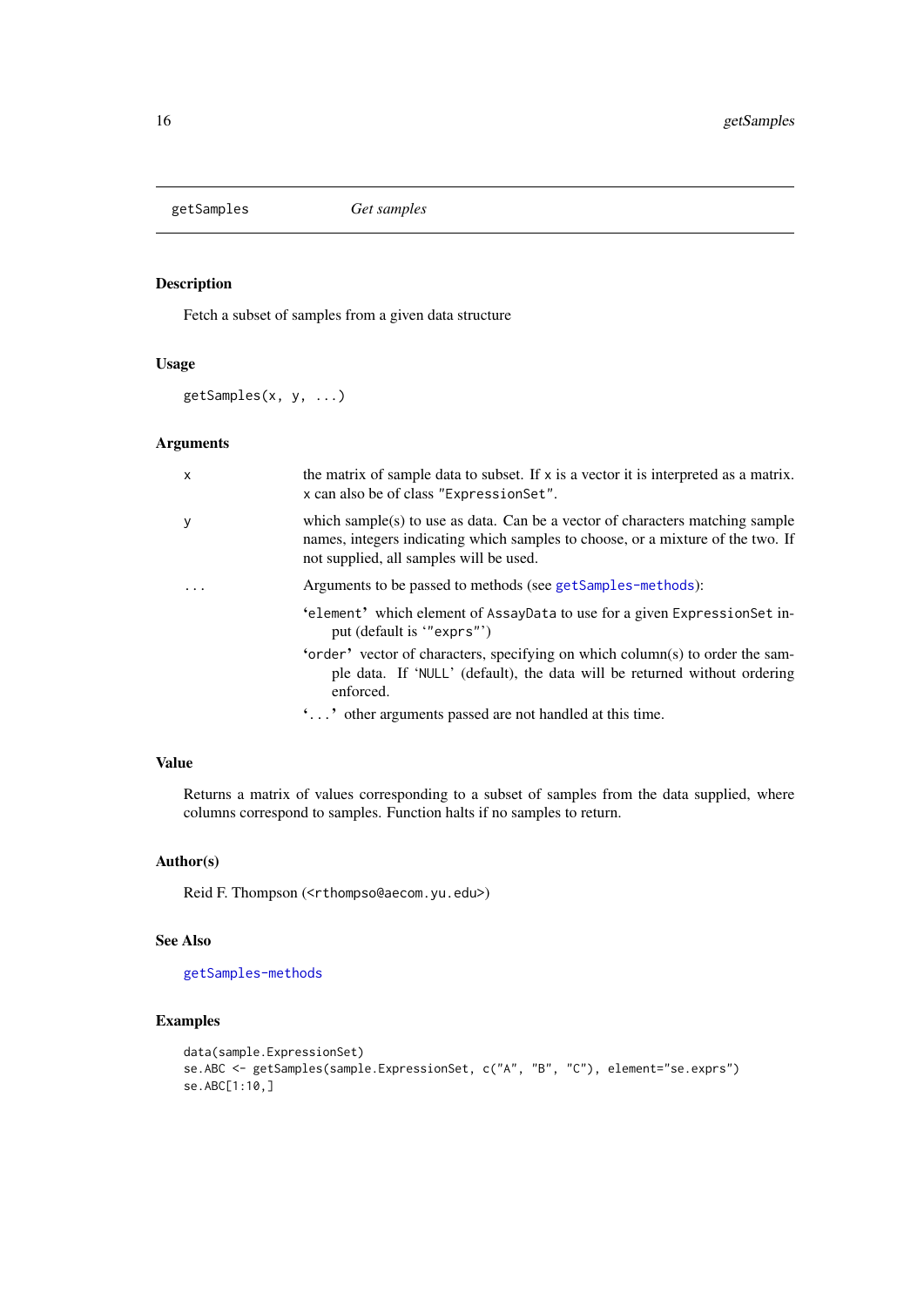<span id="page-16-1"></span><span id="page-16-0"></span>getSamples-methods *Get samples (methods)*

# Description

Methods for fetching subsets of samples from various data structures

#### Methods

- $x =$  "missing",  $y =$  "missing" Handle empty function call
- $x = "ExpressionSet", y = "missing"$  Handle input of an object of class ExpressionSet. Select data for all samples.
- $x = "ExpressionSet", y = "NULL"$  Handle input of an object of class ExpressionSet. Select data for all samples.
- $x = "ExpressionSet", y = "vector"$  Handle input of an object of class ExpressionSet. Select data for a subset of samples.
- $x = "vector", y = "missing"$  Handle input of a vector (interpreted as a matrix). Select data for all samples.
- $x = "vector", y = "NULL"$  Handle input of a vector (interpreted as a matrix). Select data for all samples.
- $x = "vector", y = "vector"$  Handle input of two vectors specifying data and sample subset information, respectively.
- $x = "matrix", y = "missing"$  Handle input of a matrix. Select data for all samples.
- $x = "matrix", y = "NULL"$  Handle input of a matrix. Select data for all samples.
- $x = "matrix", y = "vector"$  Handle input of a matrix and a vector specifying data and sample subset information, respectively.

# Author(s)

Reid F. Thompson (<rthompso@aecom.yu.edu>)

#### See Also

[getSamples](#page-15-1)

<span id="page-16-2"></span>plotBins *Plot bins*

#### Description

Plot densities of multiple bins of data, divided by a sliding window approach

#### Usage

plotBins(x, y, ...)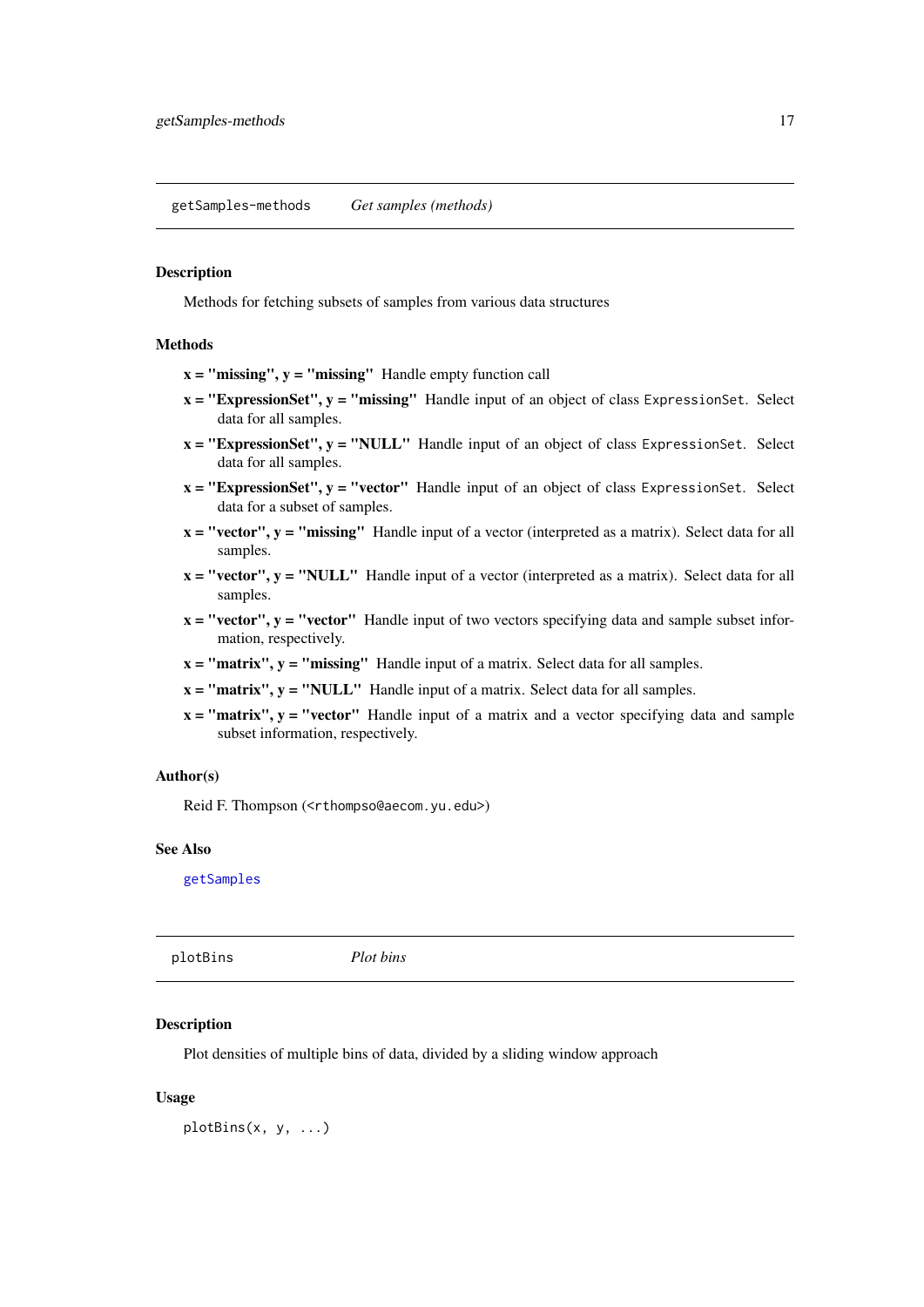# <span id="page-17-0"></span>Arguments

| x | the vector of numerical data to be plotted. If x is a matrix it is interpreted as a<br>vector. x can also be of class "ExpressionSet".                                                                                                        |
|---|-----------------------------------------------------------------------------------------------------------------------------------------------------------------------------------------------------------------------------------------------|
| У | an additional vector of numerical data to be used for binning. If y is a matrix it<br>is interpreted as a vector. y can also be of class "ExpressionSet".                                                                                     |
| . | Arguments to be passed to methods (see plotBins-methods):                                                                                                                                                                                     |
|   | 'element' which element of AssayData to use for a given ExpressionSet in-<br>put (default is "exprs")                                                                                                                                         |
|   | 'sample' which element of sampleNames to use as data (default is 1). Can be<br>a character matching a sample name or simply an integer indicating which<br>sample to choose. See getSamples.                                                  |
|   | 'feature' which element of featureData to use as binning variable (default is<br>1). Can be a character matching varLabel or simply an integer indicating<br>which feature to choose. See getFeatures.                                        |
|   | 'num.bins' number of bins (default is 10) used to divide the data                                                                                                                                                                             |
|   | 'num.steps' number of steps (default is 3) used to create bin offsets, resulting<br>in bins of sliding windows                                                                                                                                |
|   | 'mode' the binning mode to be used. This must be either "continuous"' or<br>"discrete"'. "continuous"' mode will divide the data into density-<br>dependent bins. "discrete" mode will divide the data uniformly by bin-<br>ning data values. |
|   | 'show.avg' logical; if 'TRUE', plots overall density in addition to densities per<br>bin. If 'FALSE' (default), overall density plot is omitted.                                                                                              |
|   | 'main' an overall title for the plot: see title.                                                                                                                                                                                              |
|   | 'xlab' a title for the x axis: see title.                                                                                                                                                                                                     |
|   | 'ylab' a title for the y axis: see title.                                                                                                                                                                                                     |
|   | 'na.rm' logical; if 'TRUE' (default), missing values are removed from x and y.<br>If 'FALSE' any missing values cause an error.                                                                                                               |
|   | " " other arguments to be passed to plot. See plot.                                                                                                                                                                                           |

# Author(s)

Reid F. Thompson (<rthompso@aecom.yu.edu>)

# See Also

[plotBins-methods](#page-18-1), [density](#page-0-0), [quantile](#page-0-0)

# Examples

#demo(pipeline,package="HELP")

```
x < -1:1000y <- sample(1:50,size=1000,replace=TRUE)
plotBins(x,y,show.avg=TRUE,main="Random binning data",xlab="1:1000")
```
#rm(x,y)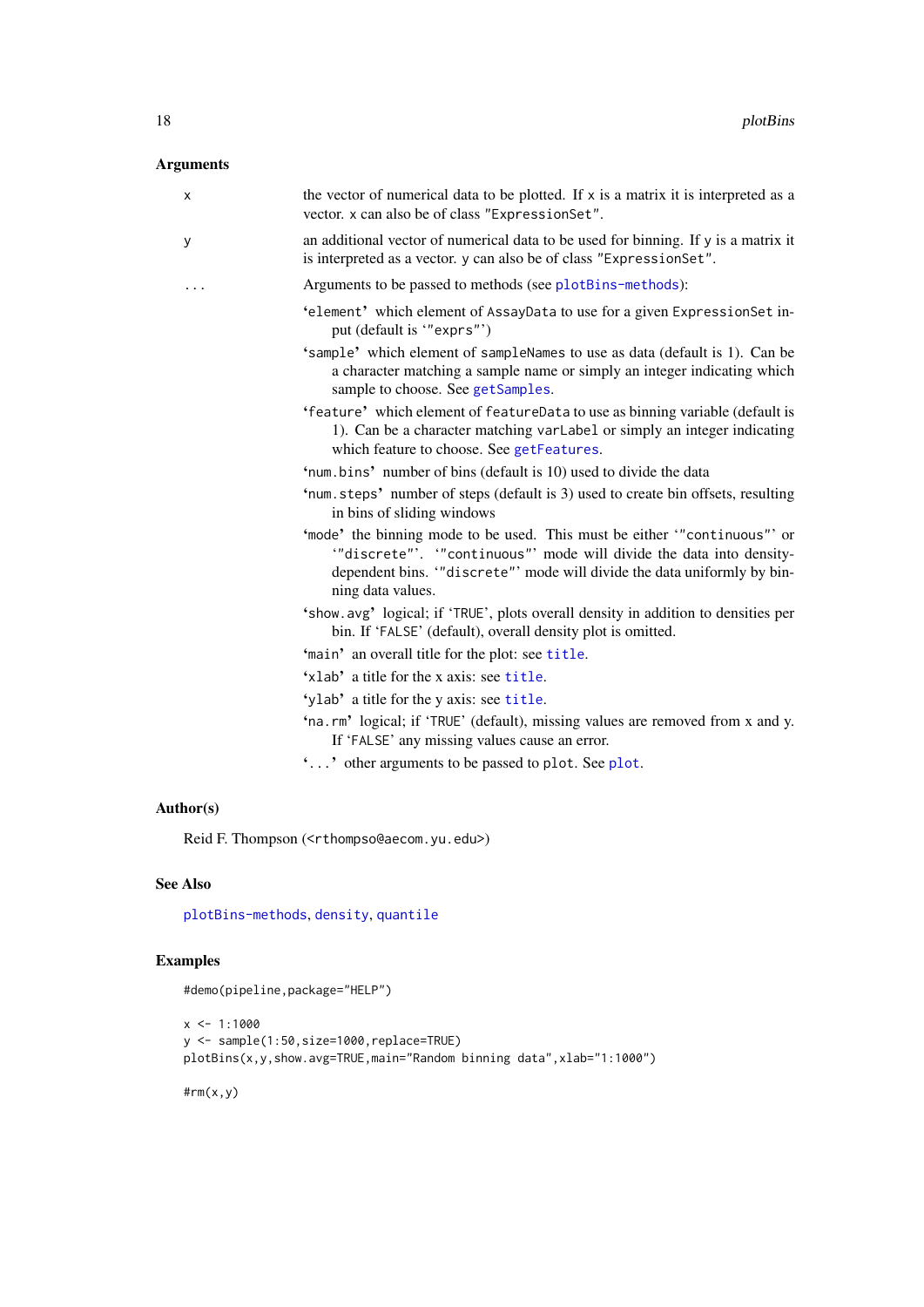<span id="page-18-1"></span><span id="page-18-0"></span>plotBins-methods *Plot bins (methods)*

#### Description

Methods for plotting densities of multiple bins of data, divided by a sliding window approach

### Methods

- $x =$  "missing",  $y =$  "missing" Handle empty function call
- $x = "matrix", y = "missing"$  Handle matrix input, reinterpret function call with two vector input if matrix has two columns, otherwise handle as empty function call
- $x = "vector", y = "missing"$  Handle empty function call
- $x = "vector", y = "ExpressionSet"$  Handle input of an object of class Expression Set. Derive binning information from this class but use data from a vector input.
- $x = "vector", y = "vector"$  Handle input of two vectors specifying data and binning information, respectively.
- $x = "matrix", y = "matrix"$  Handle matrix input, reinterpret function call with vector input
- $x = "matrix", y = "vector"$  Handle matrix input, reinterpret function call with vector input
- $x = "ExpressionSet", y = "missing"$  Handle input of an object of class Expression Set. Derive both data and binning information from a single object.
- $x = "ExpressionSet", y = "vector"$  Handle input of an object of class ExpressionSet. Derive data from this class but use binning information from a vector input.
- $x = "ExpressionSet", y = "ExpressionSet"$  Handle input of two objects of class ExpressionSet. Derive data and binning information from each one, respectively.

#### Author(s)

Reid F. Thompson (<rthompso@aecom.yu.edu>)

### See Also

[plotBins](#page-16-2)

<span id="page-18-2"></span>plotChip *Plot chip image*

#### Description

Graphic display of spatially-linked data, particularly applicable for microarrays

#### Usage

plotChip(x, y, z, ...)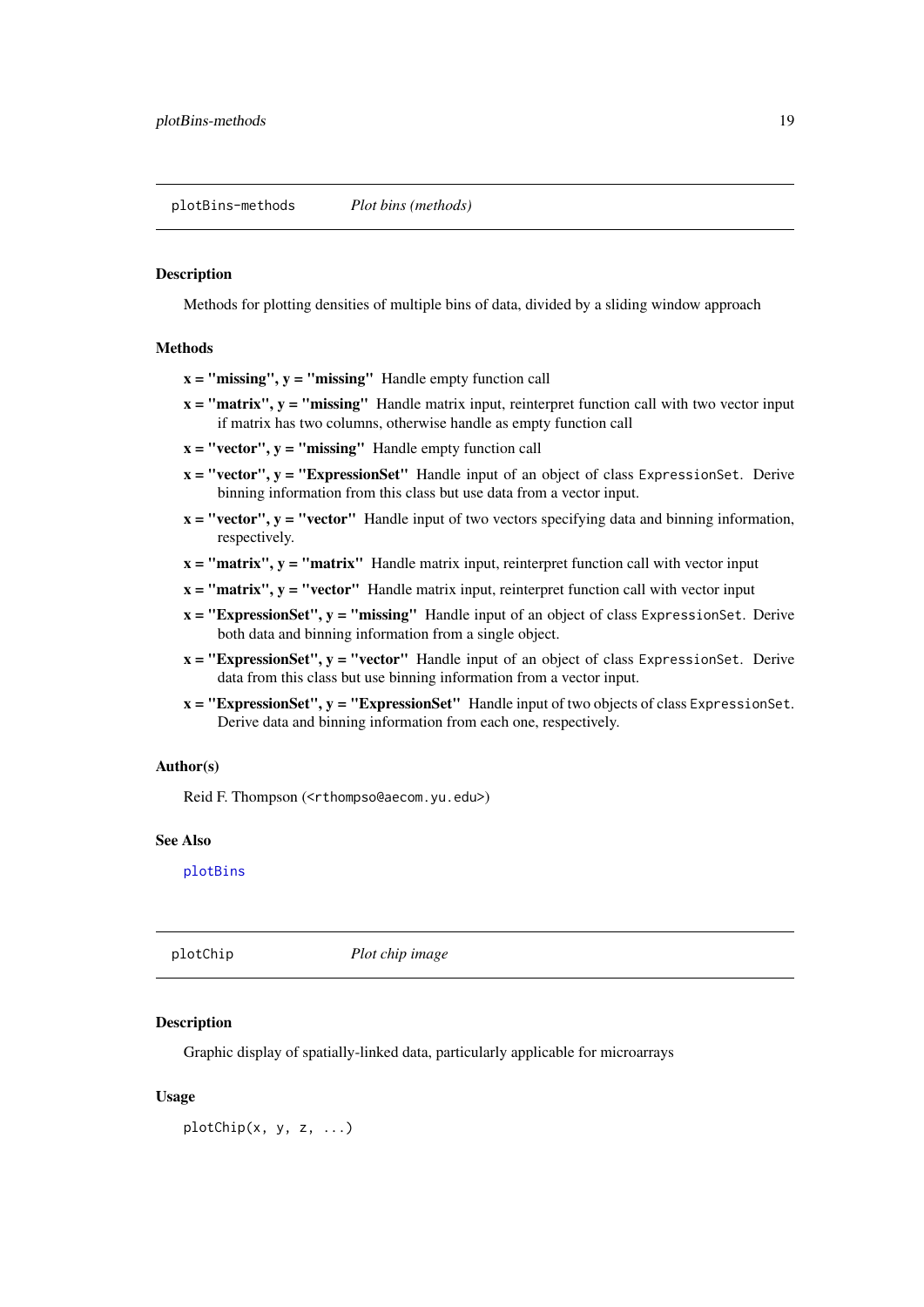# <span id="page-19-0"></span>Arguments

| X | vector of numerical data determining x-coordinates of data on chip. x can also<br>handle ExpressionSet (see plotChip-methods for more parameter details).                                                                             |
|---|---------------------------------------------------------------------------------------------------------------------------------------------------------------------------------------------------------------------------------------|
| У | vector of numerical data determining y-coordinates of data on chip                                                                                                                                                                    |
| z | the vector of numerical data to be plotted                                                                                                                                                                                            |
| . | Arguments to be passed to methods (see plotChip-methods):                                                                                                                                                                             |
|   | 'element' which element of AssayData to use for a given ExpressionSet in-<br>put (default is "exprs")                                                                                                                                 |
|   | 'sample' which element of sampleNames to use as data (default is 1). Can be<br>a character matching a sample name or simply an integer indicating which<br>sample to choose.                                                          |
|   | 'feature.x' which element of featureData to use as X coordinate (default is<br>"X"). Can be a character matching varLabel or simply an integer indicating<br>which feature to choose.                                                 |
|   | 'feature.y' which element of featureData to use as Y coordinate (default is<br>"Y"). Can be a character matching varLabel or simply an integer indicating<br>which feature to choose.                                                 |
|   | 'na.rm' logical; if 'TRUE', missing values are removed from x, y, and z. If<br>'FALSE' (default) any missing values cause an error.                                                                                                   |
|   | 'main' an overall title for the plot: see title.                                                                                                                                                                                      |
|   | 'xlab' a title for the x axis: see title.                                                                                                                                                                                             |
|   | 'ylab' a title for the y axis: see title.                                                                                                                                                                                             |
|   | 'colors' vector of colors specifying the color scheme to use (default is rev(rainbow(n=20, start=0)<br>Also determines the resolution of z such that the more colors that are used<br>allow finer discrimination of differences in z. |
|   | 'range' vector of numerical data of length 2 (default is c(NA, NA)) specifying<br>range used to color-code data in z                                                                                                                  |
|   | 'nrows' numerical input specifying the number of rows by which to divide the<br>chip; default is 'NULL' which skips the division of data into blocks and<br>results in individual spot resolution                                     |
|   | 'ncols' numerical input specifying the number of columns by which to divide<br>the chip; default is 'NULL' which skips the division of data into blocks and<br>results in individual spot resolution                                  |
|   | '' other arguments to be passed to plot. See plot.                                                                                                                                                                                    |
|   |                                                                                                                                                                                                                                       |

# Author(s)

Reid F. Thompson <rthompso@aecom.yu.edu>, Mark Reimers <mreimers@vcu.edu>

# See Also

[plotChip-methods](#page-20-1)

# Examples

#demo(pipeline,package="HELP")

x <- rep(1:100,100) y <- rep(1:100,each=100)  $z \leftarrow x*(1001:11000/1000)$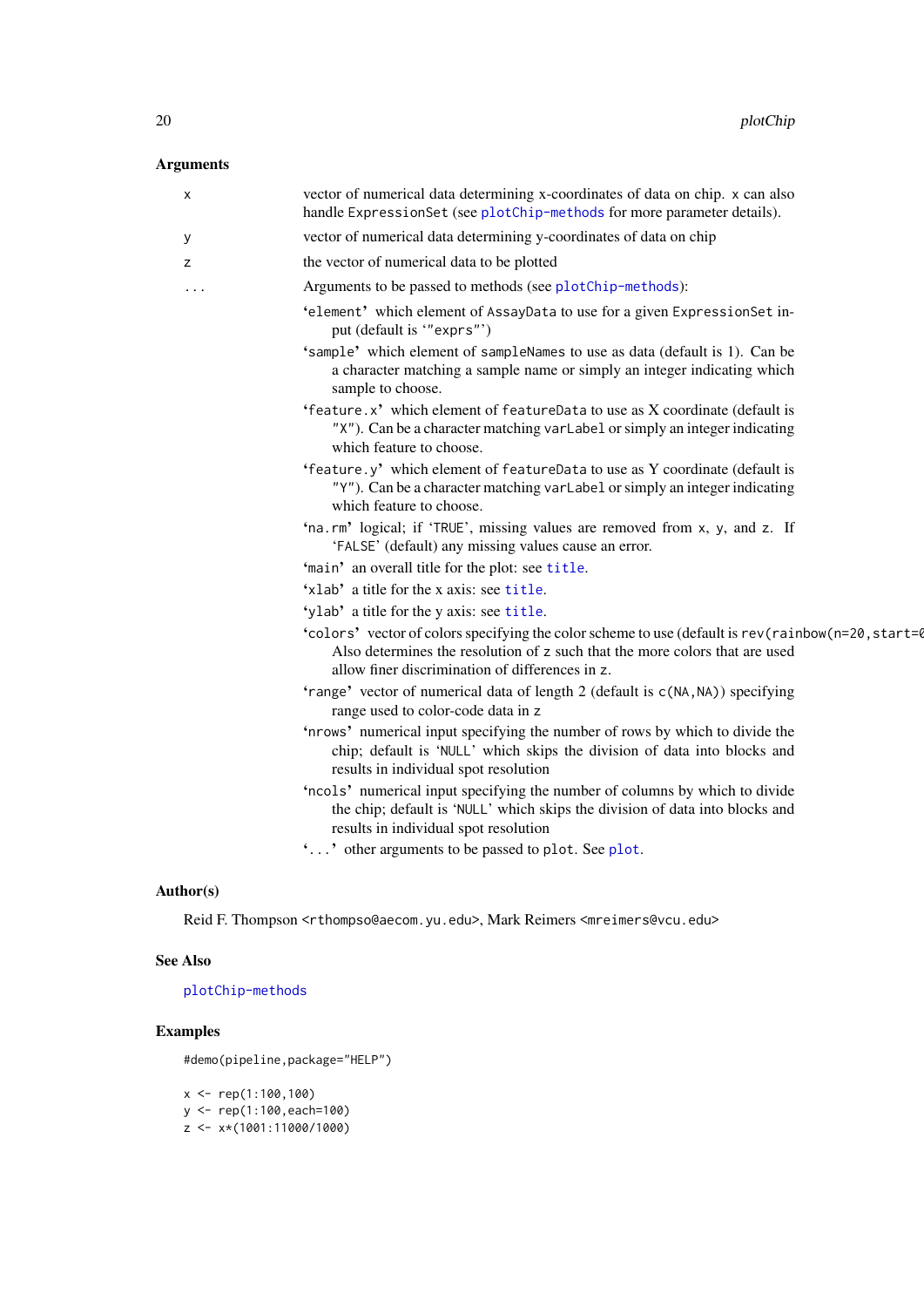#### <span id="page-20-0"></span>plotChip-methods 21

```
z \leq z-mean(z)
z <- z*(sample(1:10000/10000)+1)
plotChip(x,y,z,main="Curved gradient",xlab="x",ylab="y")
plotChip(x,y,sample(1:10000,size=10000),colors=gray(0:50/50),range=c(1,10000),main="Random noise")
#rm(x,y,z)
```
<span id="page-20-1"></span>plotChip-methods *Plot chip image (methods)*

# Description

Methods for graphic display of spatially-linked data, particularly applicable for microarrays

#### **Methods**

- $x =$  "missing",  $y =$  "missing",  $z =$  "missing" Handle empty function call
- $x = "matrix", y = "missing", z = "missing"$  Handle matrix input, extract information, and reinterpret function call with appropriate vectors
- $x = "ExpressionSet", y = "missing", z = "missing"$  Handle input of an object of class Expression Set. Derive both data and position information from a single object.
- $x = "ExpressionSet", y = "vector", z = "missing"$  Handle input of an object of class ExpressionSet. Derive position information from this object, but the corresponding data from vector input.
- $x = "ExpressionSet", y = "ExpressionSet", z = "missing"$  Handle input of two objects of class ExpressionSet. Derive position information and data from each one, respectively.
- $x = "vector", y = "vector", z = "ExpressionSet"$  Handle input of an object of class Expression Set. Derive data from this object, but the corresponding position information from vector input.
- $x = "vector", y = "vector", z = "vector"$  Handle input of three vectors. Derive X and Y positions and data from each one, respectively.

#### Author(s)

Reid F. Thompson (<rthompso@aecom.yu.edu>), Mark Reimers (<mreimers@vcu.edu>)

# See Also

[plotChip](#page-18-2)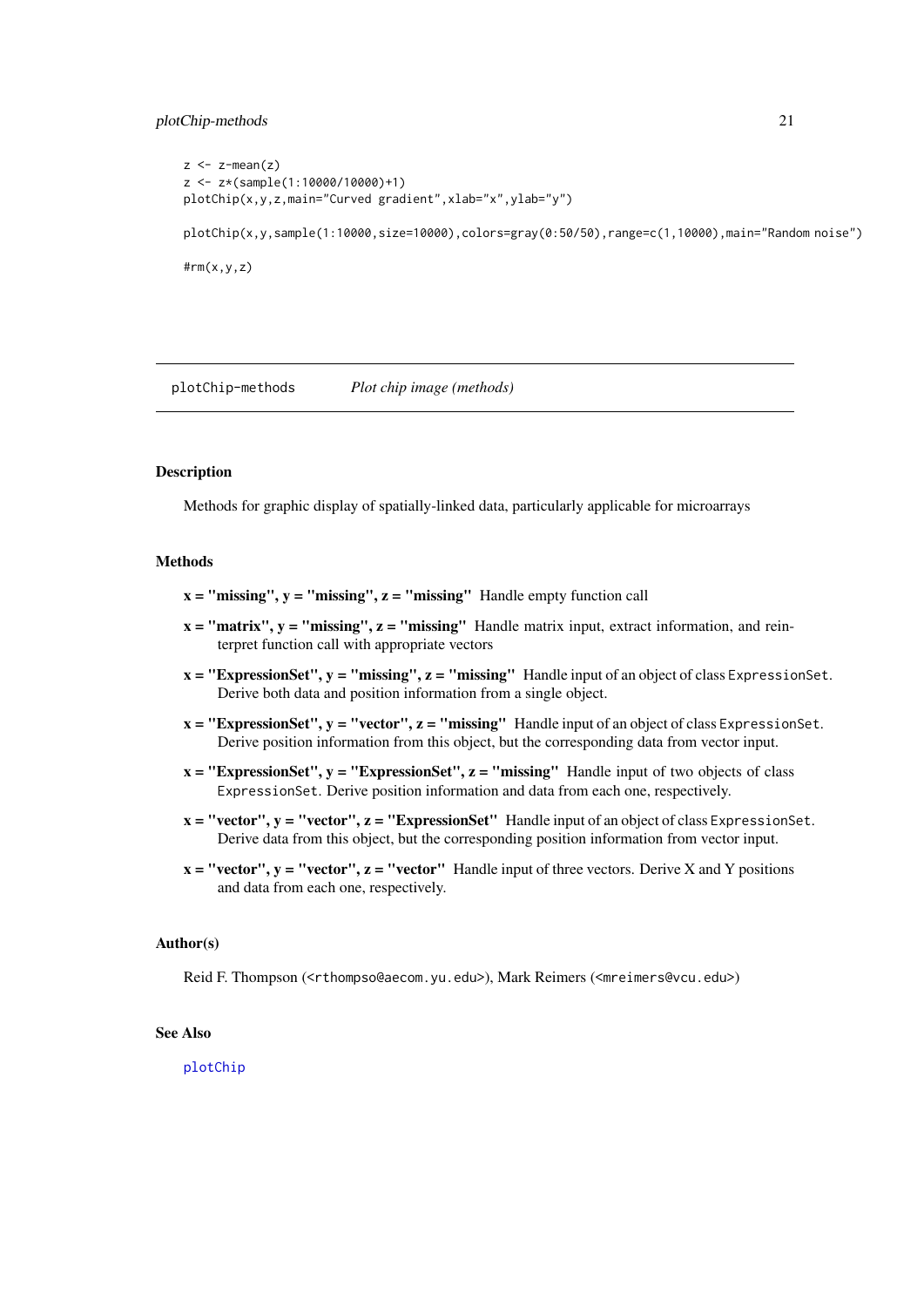<span id="page-21-0"></span>

# Description

Graphical display of featureData (ex: fragment size) versus two-color signal intensity data

# Usage

plotFeature(x, y, ...)

# Arguments

| х | matrix of numerical data to be plotted, with two columns (one for each signal<br>channel). x can also be of class "ExpressionSet".                                                                                                          |
|---|---------------------------------------------------------------------------------------------------------------------------------------------------------------------------------------------------------------------------------------------|
| у | an additional vector of numerical data to be used for feature. If y is missing, the<br>function will attempt to fill a value from featureData in x.                                                                                         |
|   | Arguments to be passed to methods (see plotFeature-methods):                                                                                                                                                                                |
|   | 'element.x' which element of AssayData to use (for signal channel 1) for a<br>given ExpressionSet input (default is "exprs")                                                                                                                |
|   | 'element.y' which element of AssayData to use (for signal channel 2) for a<br>given ExpressionSet input (default is "exprs2")                                                                                                               |
|   | 'sample' which element of sampleNames to use as data (default is 1). Can be<br>a character matching a sample name or simply an integer indicating which<br>sample to choose.                                                                |
|   | 'feature' which element of featureData to use as plotting feature (default is<br>1). Can be a character matching varLabel or simply an integer indicating<br>which feature to choose.                                                       |
|   | 'feature.random' which element of featureData to use to identify random<br>probes (default is '"TYPE"'). Can be a character matching varLabel or<br>simply an integer indicating which feature to choose.                                   |
|   | 'which.random' an integer vector specifying which rows of data correspond to<br>random probes. if 'NULL' (default), the function will attempt to identify<br>random probes using featureData.                                               |
|   | 'random.flag' a character specifying the label for random probes in feature.random<br>from featureData. Default is "RAND"'.                                                                                                                 |
|   | 'na.rm' logical; if 'TRUE' (default), missing values are removed from x. If<br>'FALSE' any missing values cause an error.                                                                                                                   |
|   | 'limit' numerical input specifying the maximum number of points to plot (de-<br>fault is 10,000). if 'NULL', all points will be used.                                                                                                       |
|   | 'cutoff' a numerical input specifying the value below which signal intensities<br>from channel 1 can be considered "failed" probes. If 'NULL' (default), the<br>function will attempt to calculate a cutoff from random probe information.  |
|   | 'cutoff2' a numerical input specifying the value below which signal intensities<br>from channel 2 can be considered "failed" probes. If 'NULL' (default), the<br>function will attempt to calculate a cutoff from random probe information. |
|   | 'main' an overall title for the plot: see title.                                                                                                                                                                                            |
|   | 'xlab' a title for the x axis (default is "Fragment size (bp)"'): see title.                                                                                                                                                                |
|   |                                                                                                                                                                                                                                             |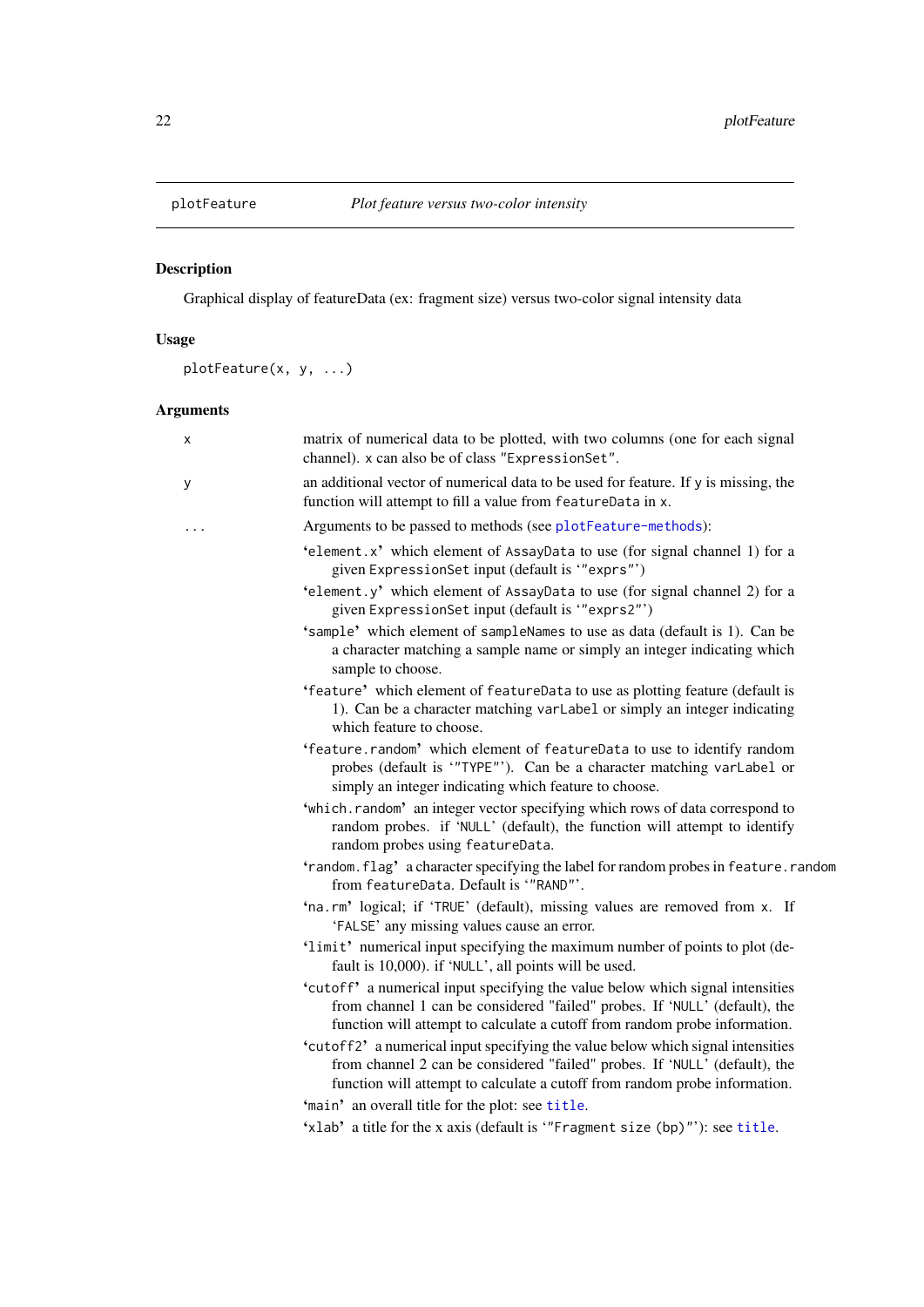- <span id="page-22-0"></span>'ylab' a title for the y axis for signal channel 1 (default is '"log(MspI)"'): see [title](#page-0-0).
- 'ylab2' a title for the y axis for signal channel 2 (default is '"log(HpaII)"'): see [title](#page-0-0).
- 'cex' numerical value (default is 0.2) giving the amount by which plotting text and symbols should be scaled relative to the default.
- '...' other arguments to be passed to plot. See [plot](#page-0-0).

# Author(s)

Reid F. Thompson (<rthompso@aecom.yu.edu>)

#### See Also

[plotFeature-methods](#page-22-1)

#### Examples

#demo(pipeline,package="HELP")

```
msp1 <- sample(8000:16000/1000, size=1000)
msp1 <- msp1[order(msp1)]
hpa2 <- sample(8000:16000/1000, size=1000)
hpa2 <- hpa2[order(hpa2)]
size <- sample((1:1000)*1.8+200, size=1000)
rand <- which.min(abs(msp1-quantile(msp1, 0.25)))
plotFeature(cbind(msp1, hpa2), size, which.random=(rand-20):(rand+20), main="Random")
#rm(msp1, hpa2, size, rand)
```
<span id="page-22-1"></span>plotFeature-methods *Plot feature versus two-color intensity (methods)*

### Description

Methods for plotting featureData (ex: fragment size) versus two-color signal intensity data

# Methods

- $x =$  "missing",  $y =$  "missing" Handle empty function call
- $x = "ExpressionSet", y = "missing"$  Handle input of an object of class Expression Set. Derive both data and feature information from a single object.
- $x = "ExpressionSet", y = "vector"$  Handle input of an object of class ExpressionSet. Derive data from this class but use feature values from a vector input.
- $x = "matrix", y = "vector"$  Handle matrix input, where each of two columns in matrix represents data from one signal channel. Feature data is derived from values from a vector input.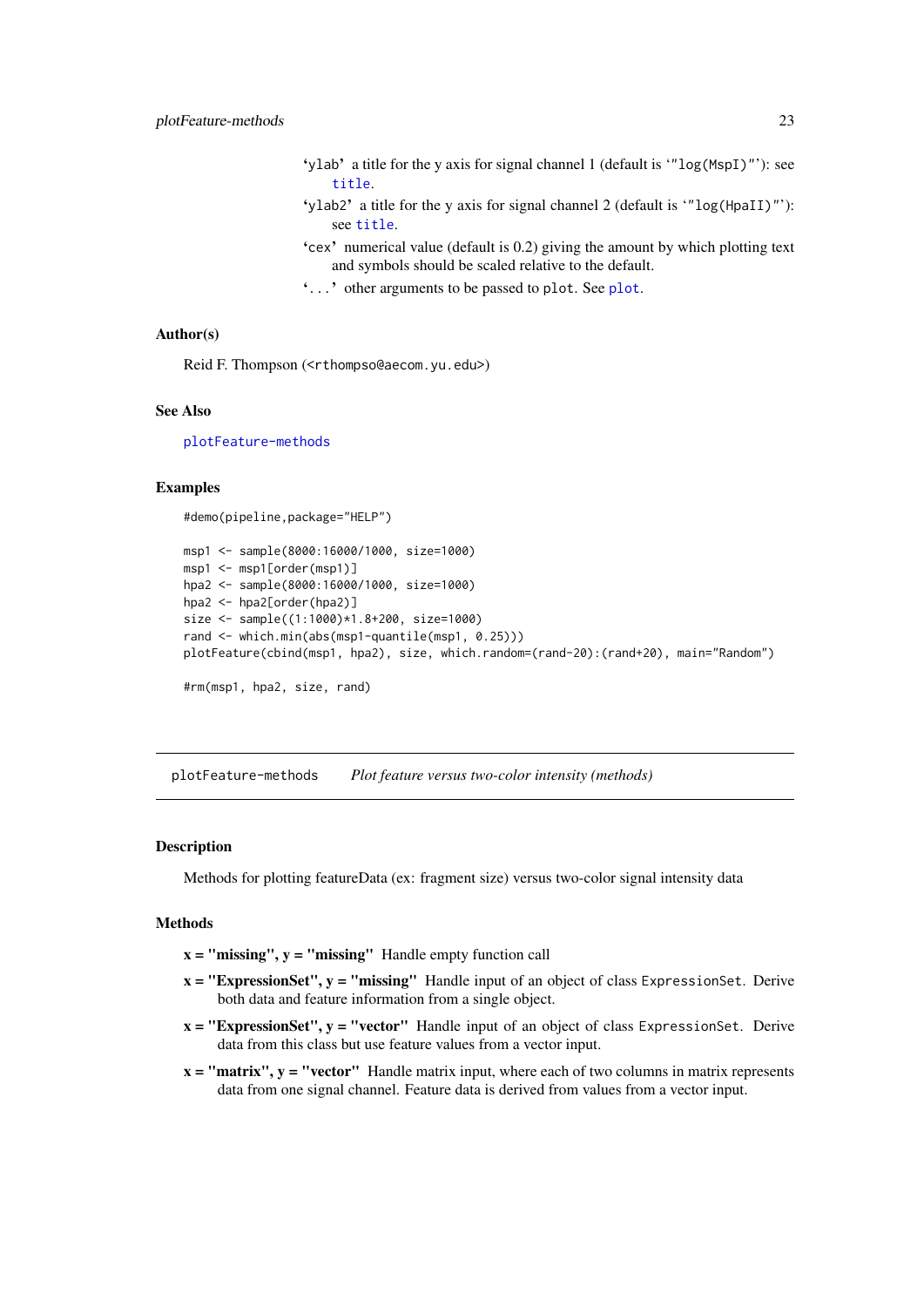<span id="page-23-1"></span><span id="page-23-0"></span>

# Description

Pairwise comparison of samples producing a matrix of scatterplots and a corresponding dendrogram

# Usage

plotPairs(x, ...)

# Arguments

| X | a numeric matrix, where each column represents a different sample. x can also<br>be of class "ExpressionSet".                                                                                                                                 |
|---|-----------------------------------------------------------------------------------------------------------------------------------------------------------------------------------------------------------------------------------------------|
|   | Arguments to be passed to methods (see plotPairs-methods):                                                                                                                                                                                    |
|   | 'element' which element of AssayData to use for a given ExpressionSet in-<br>put (default is "exprs")                                                                                                                                         |
|   | 'samples' which samples to use as data. Can be a vector of characters matching<br>sample names, integers indicating which samples to choose, or a mixture of<br>the two. If 'NULL' (default), all samples will be used.                       |
|   | 'scale' logical value indicating whether sample branch lengths should be scaled<br>by distance (default is 'TRUE')                                                                                                                            |
|   | 'groups' logical value indicating whether the samples should be organized and<br>color-coded by group (default is 'TRUE')                                                                                                                     |
|   | 'dist.method' the distance measure to be used. This must be one of "euclidean"'<br>(default), "maximum", "manhattan"', "canberra"', "binary"' or "minkowski"'.<br>Any unambiguous substring can be given: see dist for more details.          |
|   | 'hclust.method' the agglomeration method to be used. This should be (an un-<br>ambiguous abbreviation of) one of "ward"' (default), "single"', "complete"',<br>"average", "mcquitty", "median" or "centroid": see holust for<br>more details. |
|   | 'k' an integer scalar or vector with the desired number of groups. If 'NULL'<br>(default), grouping will rely instead on distance measurements: see cutree<br>for more details.                                                               |
|   | "cor . method" the correlation algorithm to be used. This must be one of ""pearson""<br>(default), "kendall"', or '"spearman"'. Any unambiguous substring can<br>be given: see cor for more details.                                          |
|   | '' other arguments to be passed to pairs or dist. See pairs, dist.                                                                                                                                                                            |
|   |                                                                                                                                                                                                                                               |
|   |                                                                                                                                                                                                                                               |

# Author(s)

Reid F. Thompson (<rthompso@aecom.yu.edu>)

# See Also

[plotPairs-methods](#page-24-1), [dist](#page-0-0), [hclust](#page-0-0), [dendrogram](#page-0-0), [cutree](#page-0-0), [pairs](#page-0-0)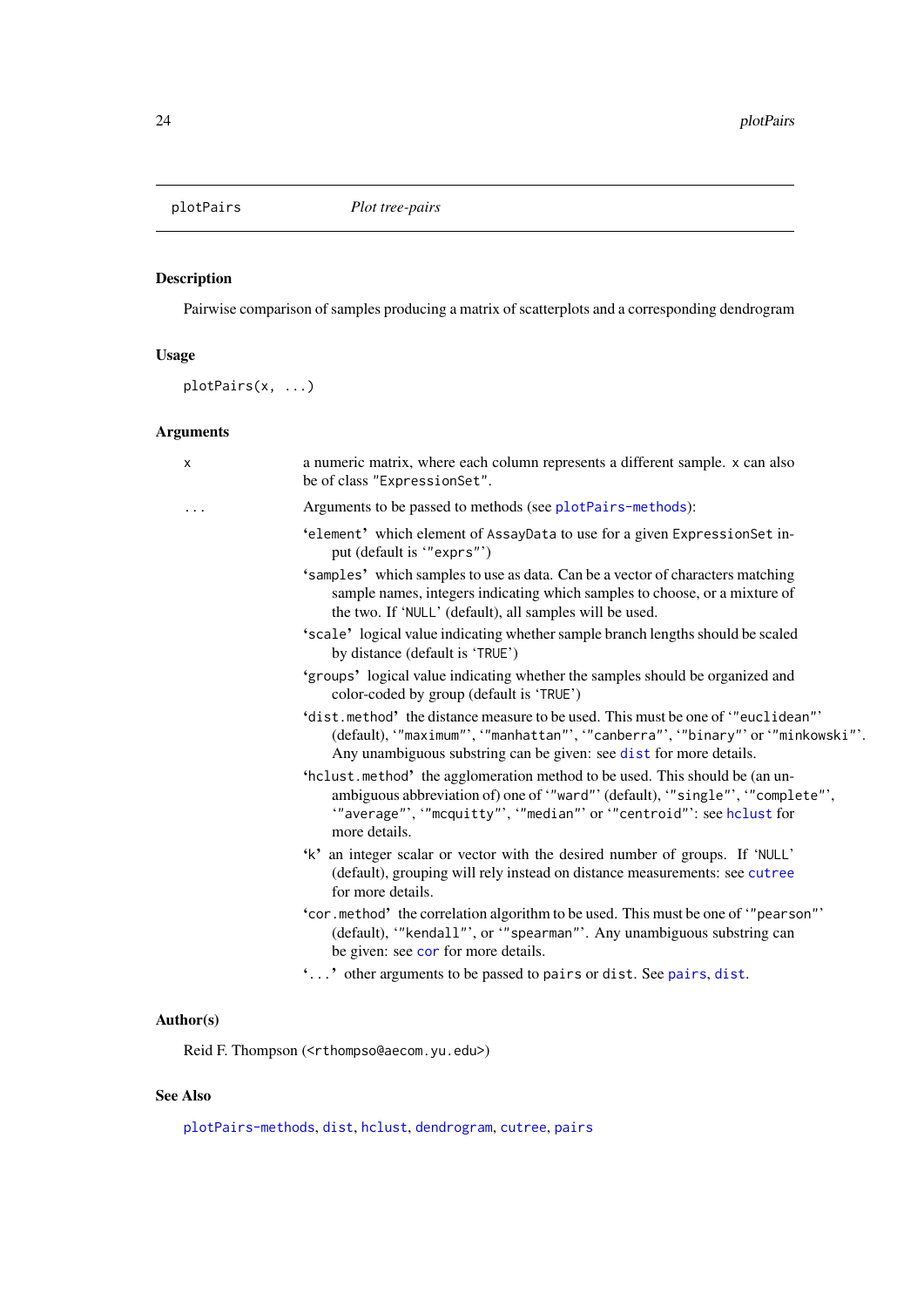#### <span id="page-24-0"></span>plotPairs-methods 25

# Examples

#demo(pipeline,package="HELP")

```
x <- sample(1:10000,size=10000)
x <- cbind(x,x+5,x*sample((1000:2000)/1000,size=10000,replace=TRUE),sample(-1*(1:10000),size=10000))
colnames(x) <- c("x","x+5","spread","random")
plotPairs(x)
```
 $#rm(x)$ 

<span id="page-24-1"></span>plotPairs-methods *Plot tree-pairs (methods)*

# Description

Methods for pairwise comparison of samples producing a matrix of scatterplots and a corresponding dendrogram

# Methods

x = "missing" Handle empty function call

 $x =$ "matrix" Handle matrix input

x = "ExpressionSet" Handle input of an object of class ExpressionSet. Derive data from AssayData.

#### Author(s)

Reid F. Thompson (<rthompso@aecom.yu.edu>)

# See Also

[plotPairs](#page-23-1)

<span id="page-24-2"></span>quantileNormalize *Quantile normalization*

### Description

Apply quantile normalization to multiple bins of data, divided by a sliding window approach

# Usage

```
quantileNormalize(x, y, ...)
```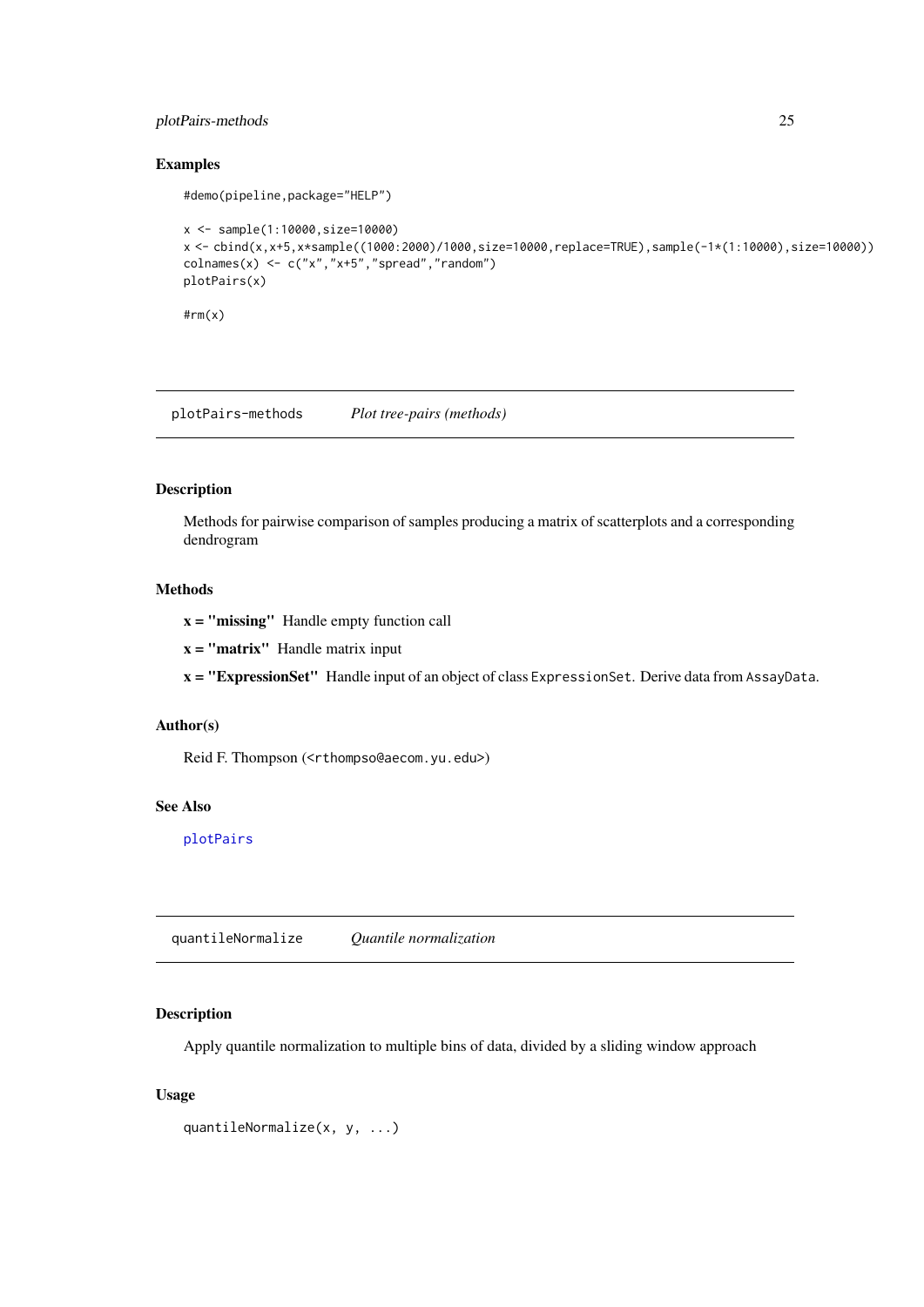# <span id="page-25-0"></span>Arguments

| X        | the vector of numerical data to be normalized. If x is a matrix it is interpreted as<br>a vector. x can also be of class "ExpressionSet".                                                                                                             |
|----------|-------------------------------------------------------------------------------------------------------------------------------------------------------------------------------------------------------------------------------------------------------|
| y        | an additional vector of numerical data to be used for binning. If y is a matrix it<br>is interpreted as a vector. y can also be of class "ExpressionSet".                                                                                             |
| $\cdots$ | Arguments to be passed to methods (see quantileNormalize-methods):                                                                                                                                                                                    |
|          | 'element' which element of AssayData to use for a given ExpressionSet in-<br>put (default is "exprs")                                                                                                                                                 |
|          | 'sample' which element of sampleNames to use as data (default is 1). Can be<br>a character matching a sample name or simply an integer indicating which<br>sample to choose. See getSamples.                                                          |
|          | 'feature' which element of featureData to use as binning variable (default is<br>1). Can be a character matching varLabel or simply an integer indicating<br>which feature to choose. See getFeatures.                                                |
|          | 'num.bins' number of bins (default is 10) used to divide the data                                                                                                                                                                                     |
|          | 'num.steps' number of steps (default is 3) used to create bin offsets, resulting<br>in bins of sliding windows                                                                                                                                        |
|          | 'mode' the binning mode to be used. This must be either "continuous" (de-<br>fault) or "discrete"'. "continuous"' mode will divide the data into<br>density-dependent bins. "discrete" mode will divide the data uniformly<br>by binning data values. |
|          | 'type' an integer between 1 and 9 (default is 7) selecting one of the nine quan-<br>tile algorithms: see quantile.                                                                                                                                    |
|          | 'na.rm' logical; if 'TRUE', missing values are removed from x and y. If 'FALSE'<br>any missing values cause an error.                                                                                                                                 |
|          |                                                                                                                                                                                                                                                       |

'...' other arguments to be passed to quantile. See [quantile](#page-0-0).

# Value

Returns a vector of normalized numerical data according to input parameters.

# Author(s)

Reid F. Thompson (<rthompso@aecom.yu.edu>)

### See Also

[quantileNormalize-methods](#page-26-1), [quantile](#page-0-0)

# Examples

#demo(pipeline,package="HELP")

```
x <- rep(1:100,10)+10*rep(1:10,each=100)
y <- rep(1:20,each=50)
d <- density(quantileNormalize(x,y,num.bins=20,num.steps=1,mode="discrete"))
plot(density(x))
lines(d$x,d$y/3,col="red")
```
 $#rm(x,y,d)$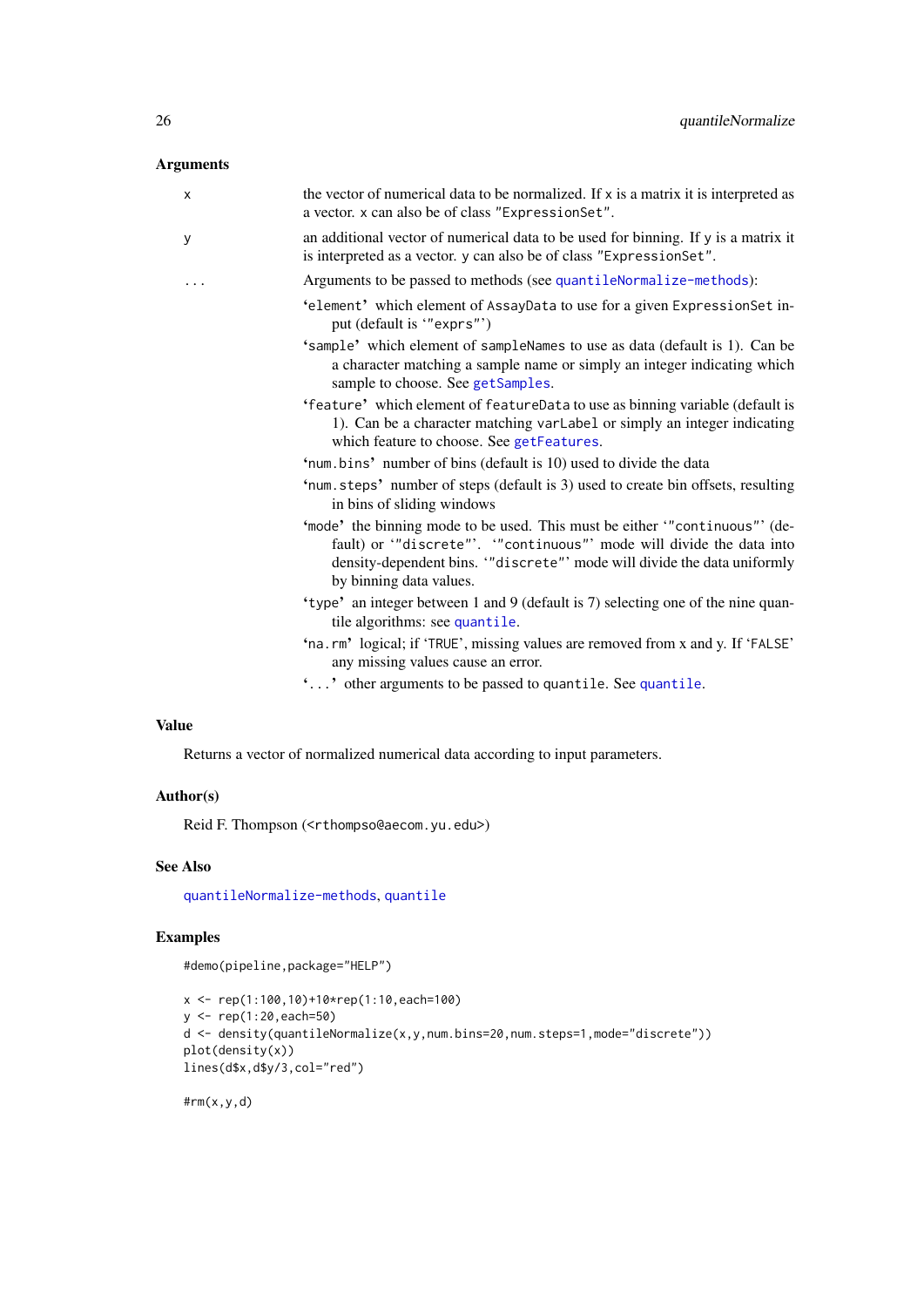<span id="page-26-1"></span><span id="page-26-0"></span>quantileNormalize-methods

#### Description

Methods for applying quantile normalization to multiple bins of data, divided by a sliding window approach

# Methods

- $x =$  "missing",  $y =$  "missing" Handle empty function call
- $x = "matrix", y = "missing"$  Handle matrix input, reinterpret function call with two vector input if matrix has two columns, otherwise handle as empty function call
- $x = "vector", y = "missing"$  Handle empty function call
- $x = "vector", y = "ExpressionSet"$  Handle input of an object of class ExpressionSet. Derive binning information from this class but use data from a vector input.
- $x = "vector", y = "vector"$  Handle input of two vectors specifying data and binning information, respectively.
- $x = "ExpressionSet", y = "missing"$  Handle input of an object of class ExpressionSet. Derive both data and binning information from a single object.
- $x = "ExpressionSet", y = "vector"$  Handle input of an object of class ExpressionSet. Derive data from this class but use binning information from a vector input.
- $x = "ExpressionSet", y = "ExpressionSet"$  Handle input of two objects of class ExpressionSet. Derive data and binning information from each one, respectively.

#### Author(s)

Reid F. Thompson (<rthompso@aecom.yu.edu>)

### See Also

[quantileNormalize](#page-24-2)

<span id="page-26-2"></span>readDesign *Read NimbleGen design files*

#### Description

Function to extract array design information from corresponding files in the Nimblegen .ndf and .ngd formats.

### Usage

readDesign(x, y, z, ...)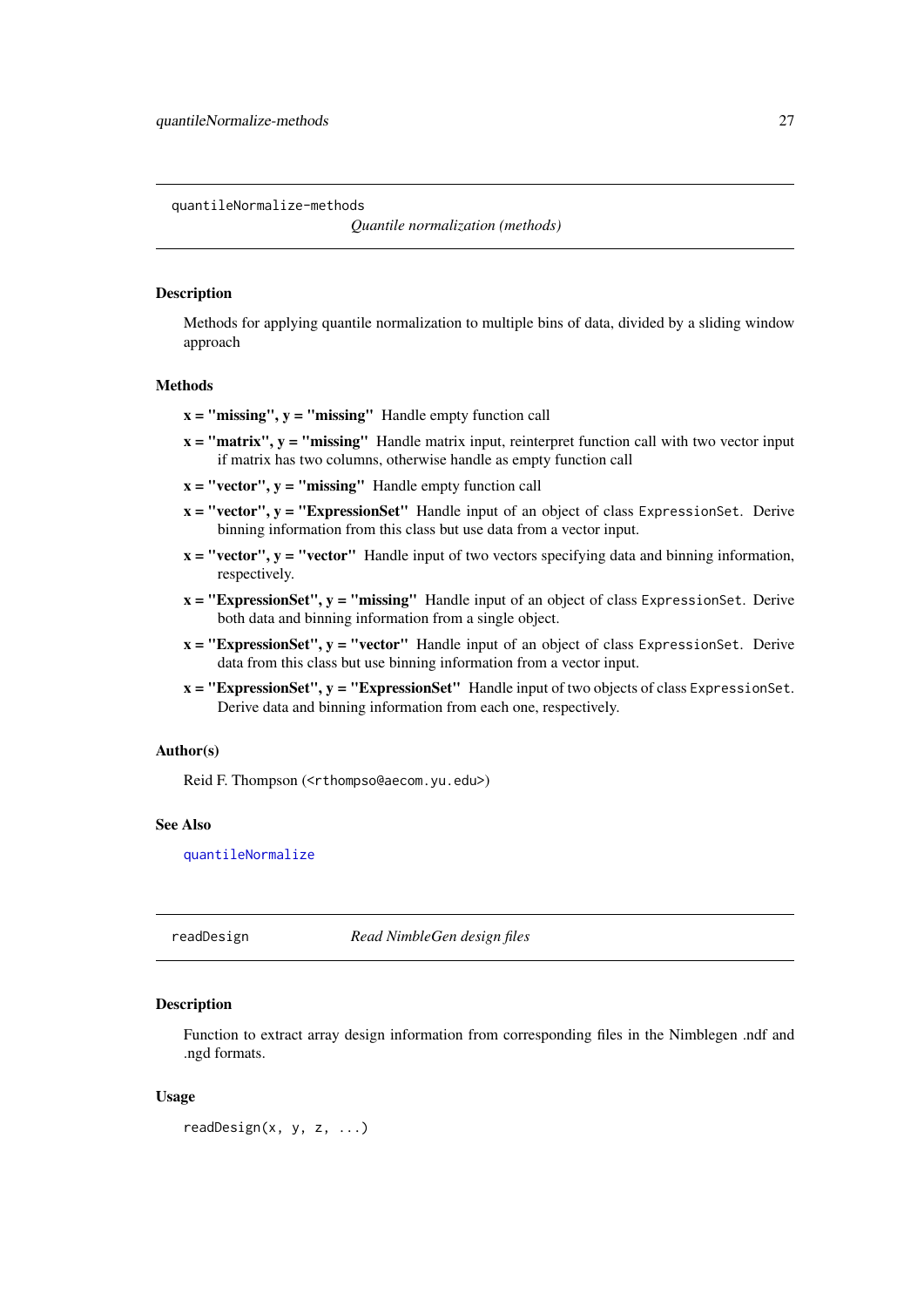# <span id="page-27-0"></span>Arguments

| x | path to the Nimblegen design file (.ndf). Each line of the file is interpreted as<br>a single spot on the array design. If it does not contain an absolute path, the<br>file name is relative to the current working directory, getwd(). Tilde-expansion<br>is performed where supported. Alternatively, x can be a readable connection<br>(which will be opened for reading if necessary, and if so closed at the end of the<br>function call). 'file' can also be a complete URL. |
|---|-------------------------------------------------------------------------------------------------------------------------------------------------------------------------------------------------------------------------------------------------------------------------------------------------------------------------------------------------------------------------------------------------------------------------------------------------------------------------------------|
| у | path to the Nimblegen gene descriptions file (.ngd). Each line of the file is<br>interpreted as a single locus. If it does not contain an absolute path, the file<br>name is relative to the current working directory, getwd(). Tilde-expansion<br>is performed where supported. Alternatively, y can be a readable connection<br>(which will be opened for reading if necessary, and if so closed at the end of the<br>function call). 'file' can also be a complete URL.         |
| z | object in which to store design information from files. Can be an ExpressionSet,<br>in which case design information will be stored in featureData.                                                                                                                                                                                                                                                                                                                                 |
|   | Arguments to be passed to methods (see readDesign-methods):                                                                                                                                                                                                                                                                                                                                                                                                                         |
|   | 'path' a character vector containing a single full path name to which filenames<br>will be appended. If 'NULL', filenames (x and y) are treated as is.                                                                                                                                                                                                                                                                                                                              |
|   | 'comment.char' character: a character vector of length one containing a single<br>character or an empty string (default is "#"). Use """ to turn off the<br>interpretation of comments altogether.                                                                                                                                                                                                                                                                                  |
|   | 'sep' the field separator character (default is "\t"). Values on each line of<br>the file are separated by this character. If 'sep = $""$ the separator is "white<br>space", that is one or more spaces, tabs, newlines or carriage returns.                                                                                                                                                                                                                                        |
|   | 'quote' the set of quoting characters (default is '"\"""). To disable quoting<br>altogether, use quote $=$ "". See scan for the behavior on quotes embedded<br>in quotes. Quoting is only considered for columns read as character, which<br>is all of them unless 'colClasses' is specified.                                                                                                                                                                                       |
|   | 'eSet' ExpressionSet input (default is new ("ExpressionSet")) in which to<br>store design information in featureData                                                                                                                                                                                                                                                                                                                                                                |
|   | '' other arguments to be passed to read.table. See read.table.                                                                                                                                                                                                                                                                                                                                                                                                                      |
|   |                                                                                                                                                                                                                                                                                                                                                                                                                                                                                     |

# Value

Returns an ExpressionSet filled with featureData containing the following featureColumns:

| 'SEQ_ID'              | a vector of characters with container IDs, linking each probe to a parent identifier                                            |
|-----------------------|---------------------------------------------------------------------------------------------------------------------------------|
| 'PROBE_ID'            | a vector of characters containing unique ID information for each probe                                                          |
| $\cdot$ $\chi$ ,      | vector of numerical data determining x-coordinates of probe location on chip                                                    |
| $\left(\gamma\right)$ | vector of numerical data determining y-coordinates of probe location on chip                                                    |
| 'TYPE'                | a vector of characters defining the type of probe, e.g. random background signals<br>$('"RAND'')$ or usable data $('"DATA'')$ . |
| 'CHR'                 | a matrix of characters containing unique ID and chromosomal positions for each<br>container                                     |
| 'START'               | a matrix of characters containing unique ID and chromosomal positions for each<br>container                                     |
| 'STOP'                | a matrix of characters containing unique ID and chromosomal positions for each<br>container                                     |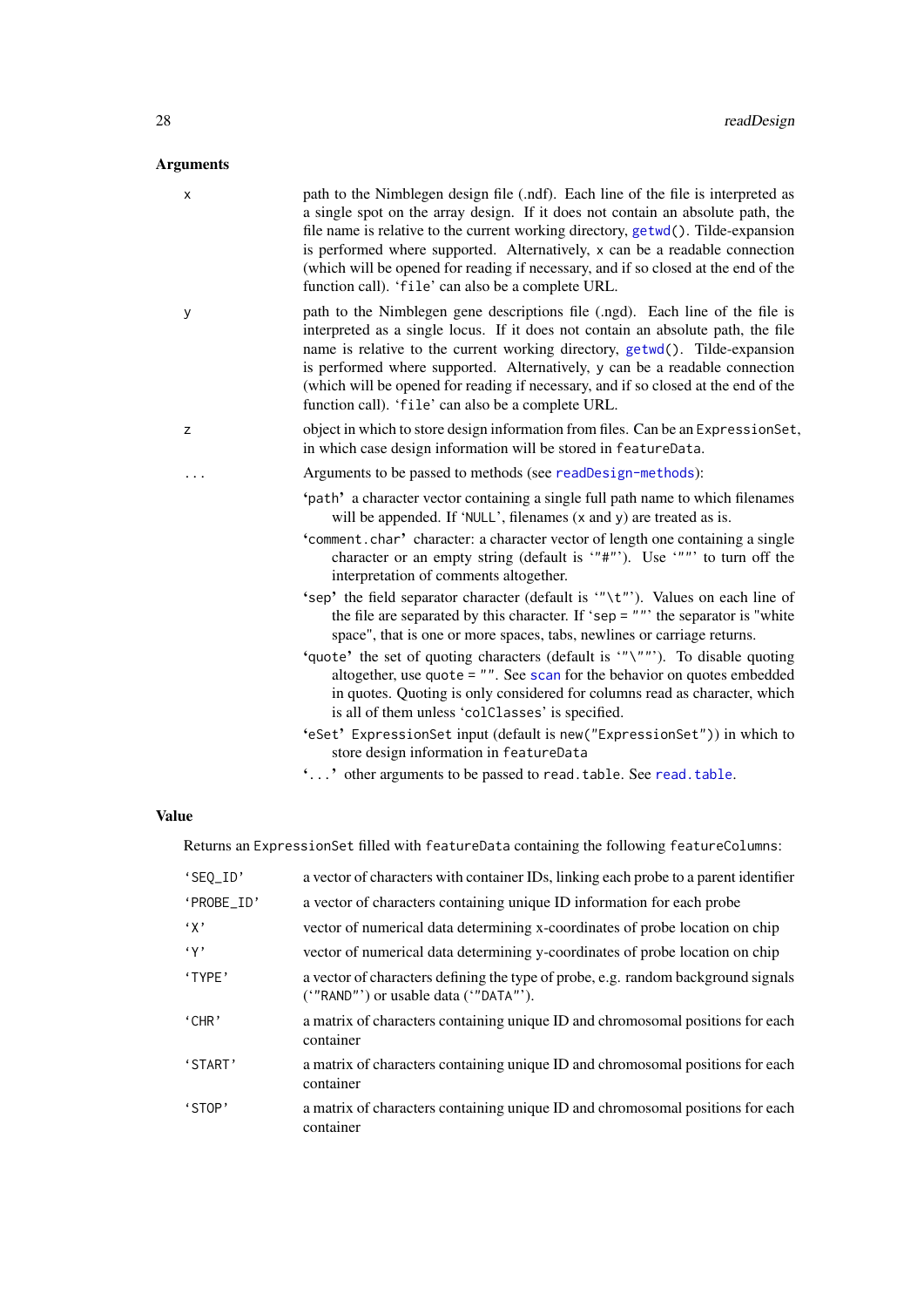<span id="page-28-0"></span>

| 'STZF'              | a matrix of characters containing unique ID and chromosomal positions for each<br>container              |
|---------------------|----------------------------------------------------------------------------------------------------------|
| 'SEQUENCE'          | a vector of characters containing sequence information for each probe                                    |
| $WFI$ $\rightarrow$ | a vector of characters containing multiplex well location for each probe (if<br>present in design files) |

#### Author(s)

Reid F. Thompson (<rthompso@aecom.yu.edu>)

#### See Also

[readDesign-methods](#page-28-1), [read.table](#page-0-0)

# Examples

#demo(pipeline, package="HELP")

```
chr <- rep("chr1", 500)
start <- (1:500)*200
stop <- start+199
x < -1:500seqids <- sample(1:50, size=500, replace=TRUE)
cat("#COMMENT\nSEQ_ID\tCHROMOSOME\tSTART\tSTOP\n", file="./read.design.test.ngd")
table.ngd <- cbind(seqids, chr, start, stop)
write.table(table.ngd, file="./read.design.test.ngd", append=TRUE, col.names=FALSE, row.names=FALSE, quote=F
cat("#COMMENT\nSEQ_ID\tX\tY\tPROBE_ID\tCONTAINER\tPROBE_SEQUENCE\tPROBE_DESIGN_ID\n",file="./read.design.t
sequence <- rep("NNNNNNNN", 500)
table.ndf <- cbind(seqids, x, x, x, x, sequence, x)
write.table(table.ndf, file="./read.design.test.ndf", append=TRUE, col.names=FALSE, row.names=FALSE, quote=F
x <- readDesign("./read.design.test.ndf", "./read.design.test.ngd")
seqids[1:10]
pData(featureData(x))$"SEQ_ID"[1:10]
#rm(table.ngd, table.ndf, chr, start, stop, x, seqids, sequence)
#file.remove("./read.design.test.ngd")
#file.remove("./read.design.test.ndf")
```
<span id="page-28-1"></span>readDesign-methods *Read NimbleGen design files (methods)*

#### Description

Methods for extracting array design information from corresponding files in the Nimblegen .ndf and .ngd formats.

#### Methods

- $x =$  "missing",  $y =$  "missing",  $z =$  "missing" Handle empty function call
- $x = "vector", y = "missing", z = "missing"$  Handle single vector input. If two values specified in vector, reinterpret function call with two character inputs. Otherwise, handle as empty function call.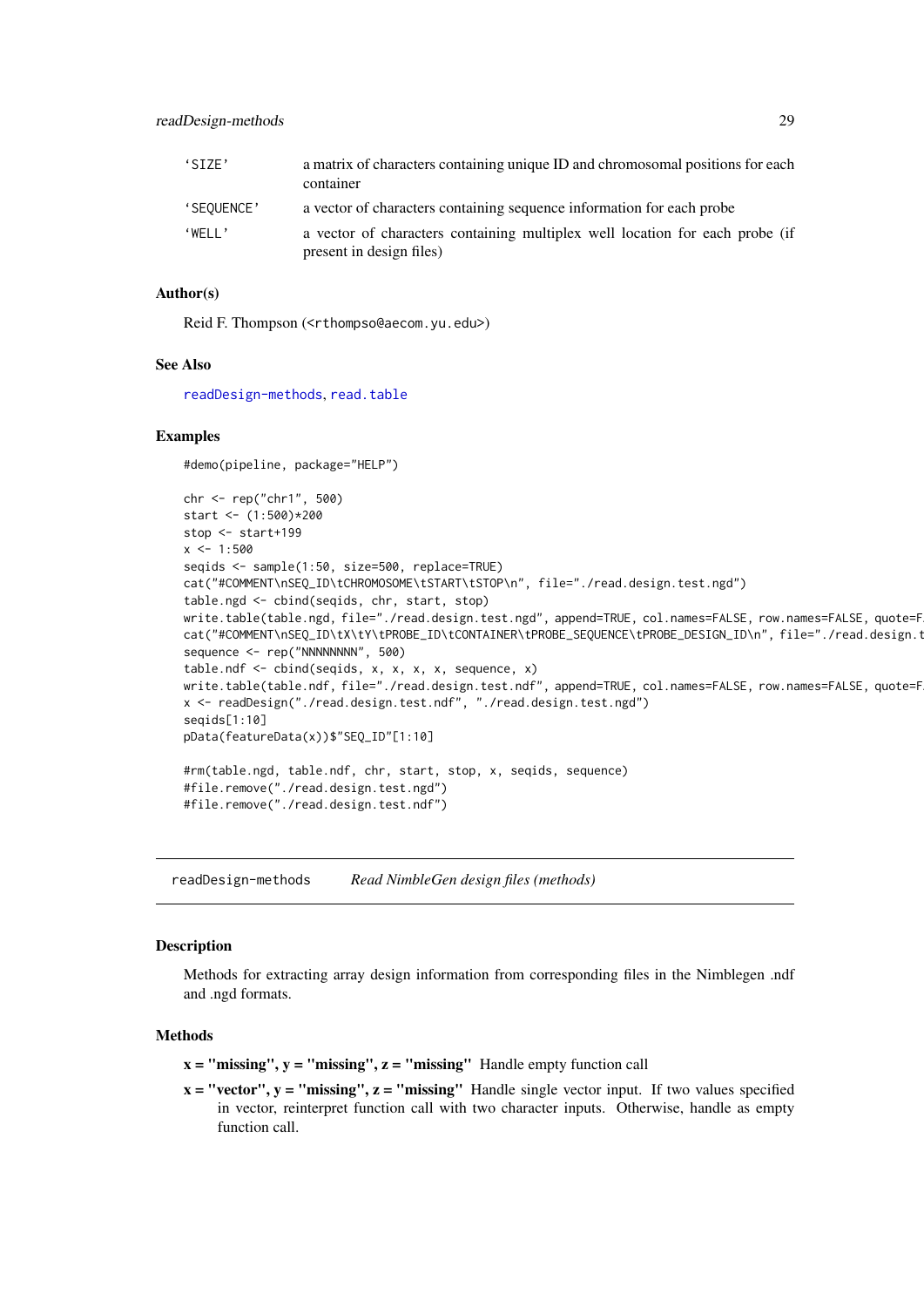- <span id="page-29-0"></span> $x = "vector", y = "vector", z = "missing"$  Handle two vector input. If vectors of unit length, reinterpret function call with two character inputs. Otherwise, handle as improper function call.
- $x =$  "character",  $y =$  "character",  $z =$  "ExpressionSet" Handle two character vector inputs, each specifiying a filename to use when reading design information. Design information will be written to an ExpressionSet.
- $x =$  "character",  $y =$  "character",  $z =$  "character" Handle two character vector inputs, each specifiying a filename to use when reading design information. Design information will be written to a database.

### Author(s)

Reid F. Thompson (<rthompso@aecom.yu.edu>)

#### See Also

[readDesign](#page-26-2)

<span id="page-29-1"></span>readPairs *Read Nimblegen .pair files*

#### Description

Function to extract data from corresponding files in the Nimblegen .pair format.

#### Usage

readPairs(x, y, z, ...)

#### Arguments

| X | the name of the file containing data from signal channel 1. Each line of the file<br>is interpreted as a single data point. If it does not contain an absolute path, the<br>file name is relative to the current working directory, getwd(). Tilde-expansion<br>is performed where supported. Alternatively, x can be a readable connection<br>(which will be opened for reading if necessary, and if so closed at the end of the<br>function call). x can also be a complete URL. |
|---|------------------------------------------------------------------------------------------------------------------------------------------------------------------------------------------------------------------------------------------------------------------------------------------------------------------------------------------------------------------------------------------------------------------------------------------------------------------------------------|
| y | the name of the file containing data from signal channel 1. Each line of the file<br>is interpreted as a single data point. If it does not contain an absolute path, the<br>file name is relative to the current working directory, getwd(). Tilde-expansion<br>is performed where supported. Alternatively, y can be a readable connection<br>(which will be opened for reading if necessary, and if so closed at the end of the<br>function call). y can also be a complete URL. |
| Z | object in which to store pair information from files. Can be an Expression Set,<br>in which case pair data will be stored in featureData.                                                                                                                                                                                                                                                                                                                                          |
| . | Arguments to be passed to methods (see readPairs-methods):                                                                                                                                                                                                                                                                                                                                                                                                                         |
|   | 'name' character input specifying a sample name to assign to the data from spec-<br>ified pair files. If 'NULL' (default), a value will be extracted from the file-<br>name specified in x.                                                                                                                                                                                                                                                                                        |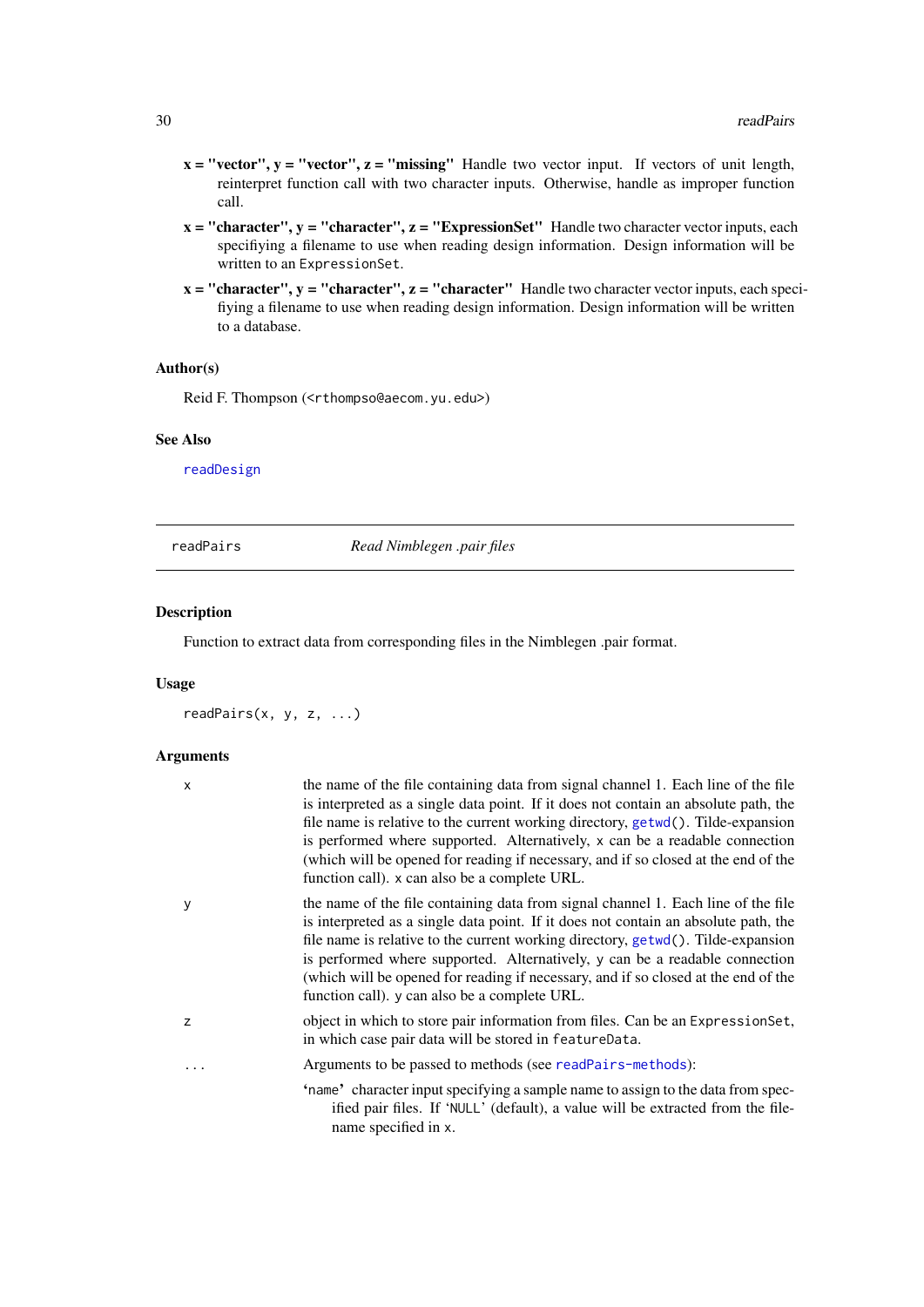- <span id="page-30-0"></span>'element.x' which element of AssayData (default is '"exprs"') in which to store signal channel 1 data.
- 'element.y' which element of AssayData (default is '"exprs2"') in which to store signal channel 2 data.
- 'match.probes' logical specifying whether to match data from pair files by '"PROBE\_ID"' with any pre-existing data. if 'TRUE' (default), order of values will be rearranged so long as there are already '"PROBE\_ID"'s specified in featureData.
- 'path' a character vector containing a single full path name to which filenames will be appended. If 'NULL', filenames (x and y) are treated as is.
- 'comment.char' character: a character vector of length one containing a single character or an empty string (default is '"#"'). Use '""' to turn off the interpretation of comments altogether.
- 'sep' the field separator character (default is '"\t"'). Values on each line of the file are separated by this character. If 'sep = ""' the separator is "white space", that is one or more spaces, tabs, newlines or carriage returns.
- 'quote' the set of quoting characters (default is '"\""'). To disable quoting altogether, use quote = "". See [scan](#page-0-0) for the behaviour on quotes embedded in quotes. Quoting is only considered for columns read as character, which is all of them unless 'colClasses' is specified.
- 'eSet' ExpressionSet input (default is new("ExpressionSet")) in which to store pair information in assayData
- 'verbose' logical; if 'TRUE' (default) progress will be output to screen. If 'FALSE', no output will be displayed.
- '...' other arguments to be passed to read.table. See [read.table](#page-0-0).

### Value

Returns an ExpressionSet filled with assayData containing matrices of data from both signal channels.

and featureData containing the following featureColumns:

- 'SEQ\_ID' a vector of characters with container IDs, linking each probe to a parent identifier
- 'PROBE\_ID' a vector of characters containing unique ID information for each probe

and phenoData containing the following sampleColumns:

| 'CHIPS'  | a vector of characters with pair file locations for signal channel 1 data |
|----------|---------------------------------------------------------------------------|
| 'CHIPS2' | a vector of characters with pair file locations for signal channel 2 data |

#### Author(s)

Reid F. Thompson (<rthompso@aecom.yu.edu>)

# See Also

[readPairs-methods](#page-31-1), [read.table](#page-0-0)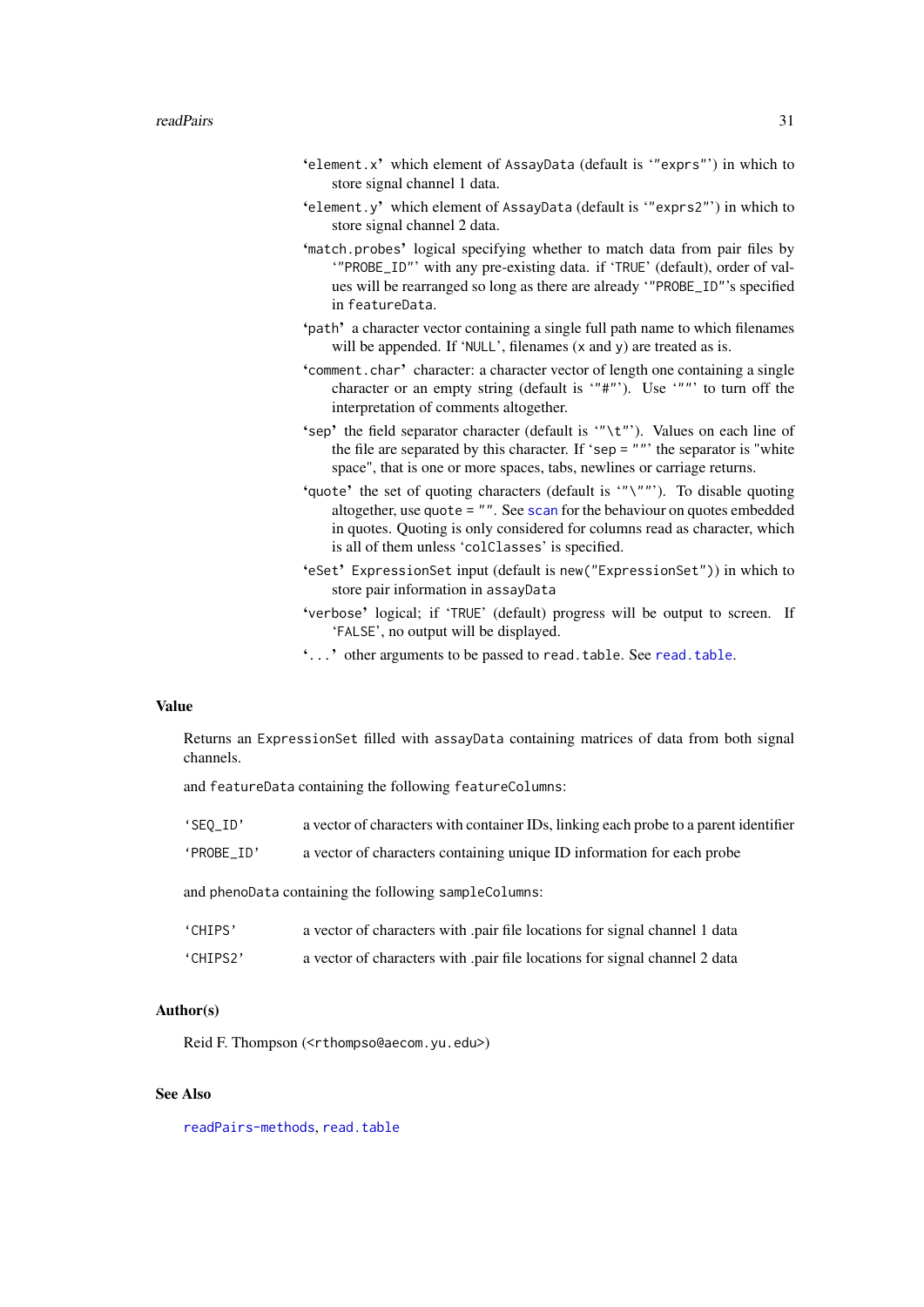### Examples

#demo(pipeline,package="HELP")

```
x < -1:500y \le -\text{rev}(x)data <- sample(8000:10000/1000,size=500)
seqids <- sample(1:50,size=500,replace=TRUE)
cat("#COMMENT\nSEQ_ID\tPROBE_ID\tX\tY\tPM\n",file="./read.pair.test.1")
table.1 <- cbind(seqids,y,x,x,data)
write.table(table.1,file="./read.pair.test.1",append=TRUE,col.names=FALSE,row.names=FALSE,quote=FALSE,sep=
cat("#COMMENT\nSEQ_ID\tPROBE_ID\tX\tY\tPM\n",file="./read.pair.test.2")
table.2 <- cbind(seqids,y,x,x,rev(data))
write.table(table.2,file="./read.pair.test.2",append=TRUE,col.names=FALSE,row.names=FALSE,quote=FALSE,sep=
x <- readPairs("./read.pair.test.1","./read.pair.test.2")
c(seqids[1],y[1],data[1],rev(data)[1])
pData(featureData(x))$"SEQ_ID"[1]
pData(featureData(x))$"PROBE_ID"[1]
assayDataElement(x, "exprs")[1]
assayDataElement(x, "exprs2")[1]
#rm(table.1,table.2,x,y,data,seqids)
#file.remove("./read.pair.test.1")
#file.remove("./read.pair.test.2")
```
<span id="page-31-1"></span>readPairs-methods *Read Nimblegen .pair files (methods)*

### Description

Methods for extracting data from corresponding files in the Nimblegen .pair format.

#### Methods

- $x =$  "missing",  $y =$  "missing",  $z =$  "missing" Handle empty function call
- $x = "vector", y = "missing", z = "missing"$  Handle single vector input. If two values specified in vector, reinterpret function call with two character inputs. Otherwise, handle as empty function call.
- $x = "vector", y = "vector", z = "missing"$  Handle two vector input. If vectors of unit length, reinterpret function call with two character inputs. Otherwise, handle as improper function call.
- $x = "character", y = "character", z = "ExpressionSet"$  Handle two character vector inputs, each specifiying a filename to use when reading pair information. Pair data will be written to an ExpressionSet object.
- $x =$  "character",  $y =$  "character",  $z =$  "character" Handle two character vector inputs, each specifiying a filename to use when reading pair information. Pair data will be written to a database.

#### Author(s)

Reid F. Thompson (<rthompso@aecom.yu.edu>)

### See Also

[readPairs](#page-29-1)

<span id="page-31-0"></span>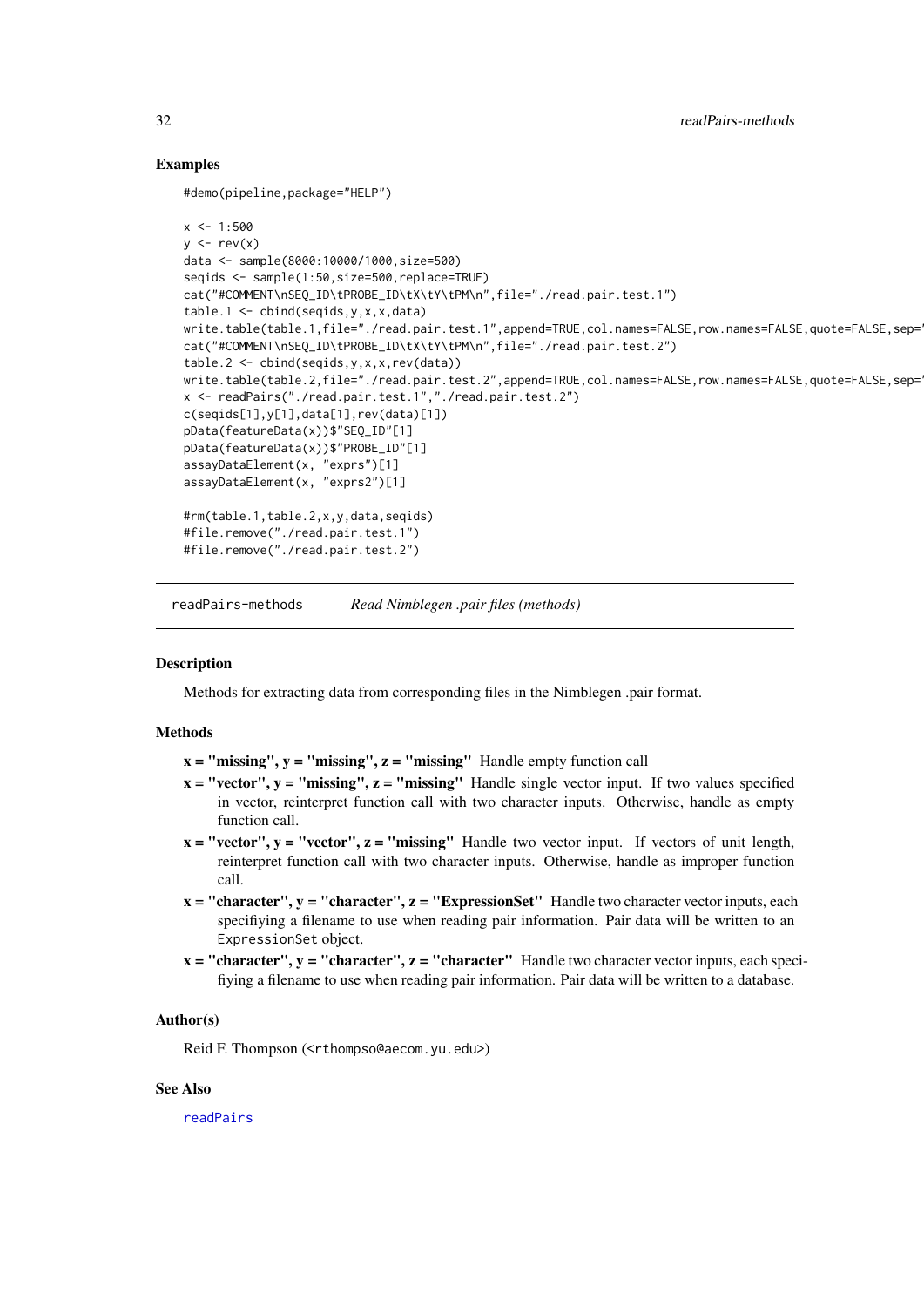<span id="page-32-0"></span>readSampleKey *Read sample key*

#### Description

Function to extract sample key data from a file and link chip ID information with aliases if they exist.

#### Usage

```
readSampleKey(file = NULL, chips = NULL, comment.char = "#", sep = "\t")
```
#### Arguments

| file         | the name of the file containing sample key information. Each line of the file is<br>interpreted as a single chip-to-sample map. If it does not contain an absolute<br>path, the file name is relative to the current working directory, getwd(). Tilde-<br>expansion is performed where supported. Alternatively, file can be a readable<br>connection (which will be opened for reading if necessary, and if so closed at<br>the end of the function call). 'file' can also be a complete URL. |
|--------------|-------------------------------------------------------------------------------------------------------------------------------------------------------------------------------------------------------------------------------------------------------------------------------------------------------------------------------------------------------------------------------------------------------------------------------------------------------------------------------------------------|
| chips        | a character vector specifying a specific chip ID lookup in the sample key, for<br>which the function will return the appropriate sample aliases                                                                                                                                                                                                                                                                                                                                                 |
| comment.char | character: a character vector of length one containing a single character or an<br>empty string. Use """ to turn off the interpretation of comments altogether.                                                                                                                                                                                                                                                                                                                                 |
| sep          | the field separator character. Values on each line of the file are separated by<br>this character. If 'sep = $""$ ' the separator is "white space", that is one or more<br>spaces, tabs, newlines or carriage returns.                                                                                                                                                                                                                                                                          |

#### Value

Returns a character vector of sample alias information corresponding to the chips present in the sample key or a subset thereof, specified by the chips input.

#### Author(s)

Reid F. Thompson (<rthompso@aecom.yu.edu>)

# See Also

[read.table](#page-0-0)

#### Examples

```
#demo(pipeline,package="HELP")
```

```
cat("#COMMENT\nCHIP_ID\tSAMPLE\n",file="./sample.key.txt")
write.table(cbind(1:10,1001:1010),file="./sample.key.txt",append=TRUE,col.names=FALSE,row.names=FALSE,quot
readSampleKey(file="./sample.key.txt")
readSampleKey(file="./sample.key.txt",chips=c(7:10,"NA1","NA2"))
```

```
#file.remove("./sample.key.txt")
```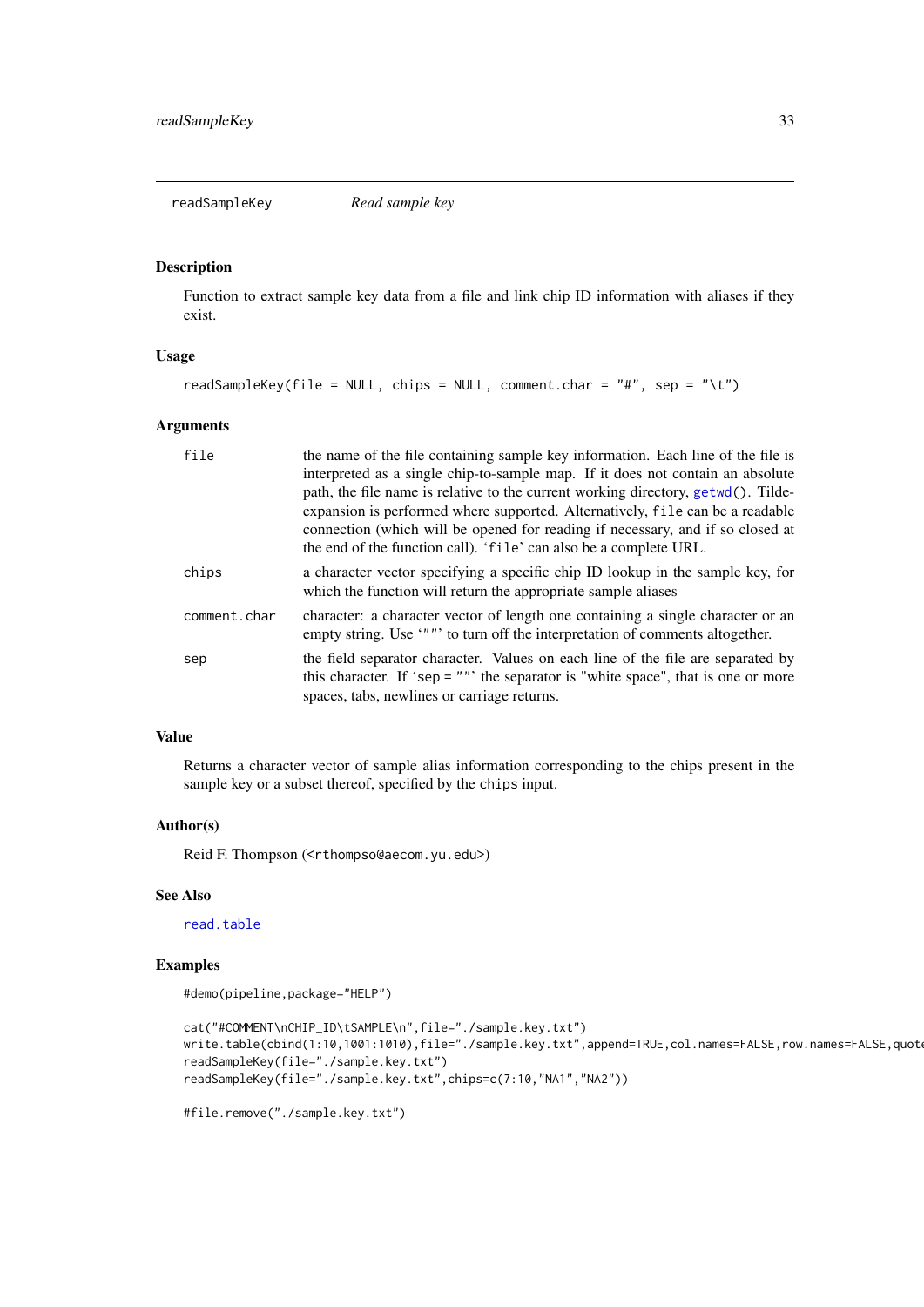# <span id="page-33-0"></span>Index

∗Topic IO readDesign, [27](#page-26-0) readPairs, [30](#page-29-0) readSampleKey, [33](#page-32-0) ∗Topic arith calcGC, [3](#page-2-0) calcTm, [6](#page-5-0) combineData, [7](#page-6-0) ∗Topic array calcPrototype, [4](#page-3-0) quantileNormalize, [25](#page-24-0) ∗Topic attribute getFeatures, [14](#page-13-0) getSamples, [16](#page-15-0) ∗Topic datasets base.stacking.thermodynamics, [2](#page-1-0) ∗Topic file readDesign, [27](#page-26-0) readPairs, [30](#page-29-0) readSampleKey, [33](#page-32-0) ∗Topic hplot plotBins, [17](#page-16-0) plotChip, [19](#page-18-0) plotFeature, [22](#page-21-0) plotPairs, [24](#page-23-0) ∗Topic manip exprs2, [11](#page-10-0) fuzzyMatches, [12](#page-11-0) ∗Topic methods calcGC-methods, [4](#page-3-0) calcPrototype-methods, [5](#page-4-0) calcTm-methods, [7](#page-6-0) combineData-methods, [8](#page-7-0) createWiggle-methods, [11](#page-10-0) exprs2-methods, [12](#page-11-0) fuzzyMatches-methods, [13](#page-12-0) getFeatures-methods, [15](#page-14-0) getSamples-methods, [17](#page-16-0) plotBins-methods, [19](#page-18-0) plotChip-methods, [21](#page-20-0) plotFeature-methods, [23](#page-22-0) plotPairs-methods, [25](#page-24-0) quantileNormalize-methods, [27](#page-26-0)

readDesign-methods, [29](#page-28-0) readPairs-methods, [32](#page-31-0) ∗Topic print createWiggle, [9](#page-8-0) ∗Topic utilities calcGC, [3](#page-2-0) calcTm, [6](#page-5-0) base.stacking.thermodynamics, [2,](#page-1-0) *[6](#page-5-0)* calcGC, [3,](#page-2-0) *[4](#page-3-0)*, *[6](#page-5-0)* calcGC,character-method *(*calcGC-methods*)*, [4](#page-3-0) calcGC,ExpressionSet-method *(*calcGC-methods*)*, [4](#page-3-0) calcGC,missing-method *(*calcGC-methods*)*,  $\Delta$ calcGC,NULL-method *(*calcGC-methods*)*, [4](#page-3-0) calcGC-methods, [4](#page-3-0) calcPrototype, [4,](#page-3-0) *[5](#page-4-0)* calcPrototype,ExpressionSet-method *(*calcPrototype-methods*)*, [5](#page-4-0) calcPrototype,matrix-method *(*calcPrototype-methods*)*, [5](#page-4-0) calcPrototype,missing-method *(*calcPrototype-methods*)*, [5](#page-4-0) calcPrototype,vector-method *(*calcPrototype-methods*)*, [5](#page-4-0) calcPrototype-methods, [5](#page-4-0) calcTm, *[3](#page-2-0)*, [6,](#page-5-0) *[7](#page-6-0)* calcTm,character-method *(*calcTm-methods*)*, [7](#page-6-0) calcTm,ExpressionSet-method *(*calcTm-methods*)*, [7](#page-6-0) calcTm,missing-method *(*calcTm-methods*)*, [7](#page-6-0) calcTm,NULL-method *(*calcTm-methods*)*, [7](#page-6-0) calcTm-methods, [7](#page-6-0) cat, *[10](#page-9-0)* combineData, [7,](#page-6-0) *[9](#page-8-0)* combineData,ExpressionSet,missing,missing-method *(*combineData-methods*)*, [8](#page-7-0) combineData,ExpressionSet,vector,missing-method *(*combineData-methods*)*, [8](#page-7-0)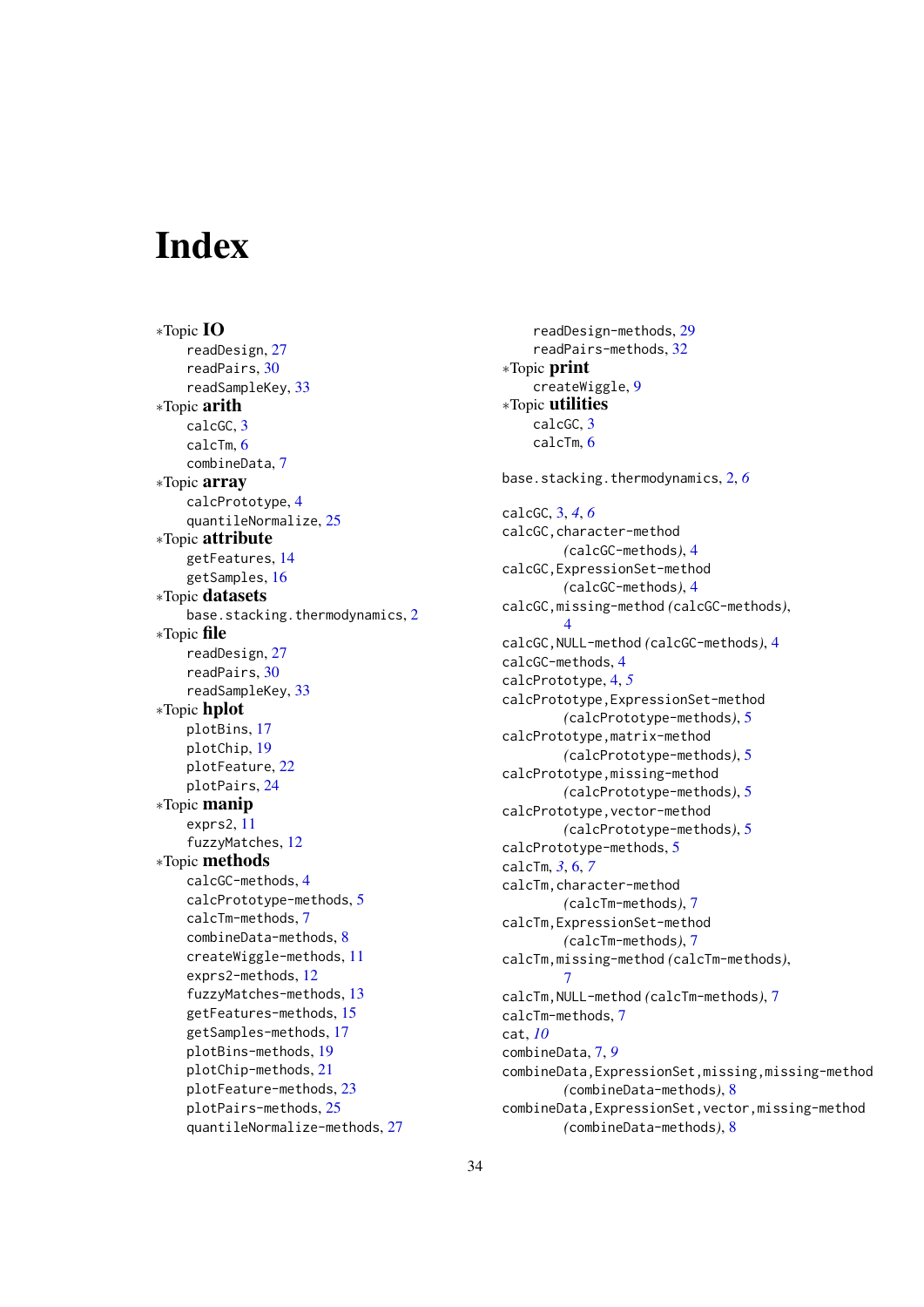#### INDEX 35

```
combineData,matrix,vector,matrix-method
        (combineData-methods), 8
combineData,matrix,vector,missing-method
        (combineData-methods), 8
combineData,missing,missing,missing-method
        (combineData-methods), 8
combineData,vector,missing,missing-method
        (combineData-methods), 8
combineData,vector,missing,vector-method
        (combineData-methods), 8
combineData,vector,vector,missing-method
        (combineData-methods), 8
combineData,vector,vector,vector-method
        (combineData-methods), 8
combineData-methods, 8
cor, 24
createWiggle, 9, 11
createWiggle,ExpressionSet,matrix-method
        (createWiggle-methods), 11
createWiggle,ExpressionSet,missing-method
        (createWiggle-methods), 11
createWiggle,matrix,matrix-method
        (createWiggle-methods), 11
createWiggle,missing,missing-method
        (createWiggle-methods), 11
createWiggle,vector,matrix-method
        (createWiggle-methods), 11
createWiggle-methods, 11
cutree, 24
```
dendrogram, *[24](#page-23-0)* density, *[18](#page-17-0)* dist, *[24](#page-23-0)*

exprs2, [11,](#page-10-0) *[12](#page-11-0)* exprs2,ExpressionSet-method *(*exprs2-methods*)*, [12](#page-11-0) exprs2,missing-method *(*exprs2-methods*)*, [12](#page-11-0) exprs2-methods, [12](#page-11-0) exprs2<- *(*exprs2*)*, [11](#page-10-0) exprs2<-,ExpressionSet,matrix-method *(*exprs2-methods*)*, [12](#page-11-0) exprs2<-,ExpressionSet,missing-method *(*exprs2-methods*)*, [12](#page-11-0)

fuzzyMatches, [12,](#page-11-0) *[14](#page-13-0)* fuzzyMatches,missing,missing-method *(*fuzzyMatches-methods*)*, [13](#page-12-0) fuzzyMatches,NULL,vector-method *(*fuzzyMatches-methods*)*, [13](#page-12-0) fuzzyMatches,vector,missing-method *(*fuzzyMatches-methods*)*, [13](#page-12-0)

fuzzyMatches,vector,NULL-method *(*fuzzyMatches-methods*)*, [13](#page-12-0) fuzzyMatches,vector,vector-method *(*fuzzyMatches-methods*)*, [13](#page-12-0) fuzzyMatches-methods, [13](#page-12-0)

getFeatures, *[7,](#page-6-0) [8](#page-7-0)*, [14,](#page-13-0) *[15](#page-14-0)*, *[18](#page-17-0)*, *[26](#page-25-0)* getFeatures,AnnotatedDataFrame,missing-method *(*getFeatures-methods*)*, [15](#page-14-0) getFeatures,AnnotatedDataFrame,NULL-method *(*getFeatures-methods*)*, [15](#page-14-0) getFeatures,AnnotatedDataFrame,vector-method *(*getFeatures-methods*)*, [15](#page-14-0) getFeatures,ExpressionSet,missing-method *(*getFeatures-methods*)*, [15](#page-14-0) getFeatures,ExpressionSet,NULL-method *(*getFeatures-methods*)*, [15](#page-14-0) getFeatures,ExpressionSet,vector-method *(*getFeatures-methods*)*, [15](#page-14-0) getFeatures,matrix,vector-method *(*getFeatures-methods*)*, [15](#page-14-0) getFeatures,missing,missing-method *(*getFeatures-methods*)*, [15](#page-14-0) getFeatures,vector,missing-method *(*getFeatures-methods*)*, [15](#page-14-0) getFeatures,vector,NULL-method *(*getFeatures-methods*)*, [15](#page-14-0) getFeatures,vector,vector-method *(*getFeatures-methods*)*, [15](#page-14-0) getFeatures-methods, [15](#page-14-0) getSamples, [16,](#page-15-0) *[17,](#page-16-0) [18](#page-17-0)*, *[26](#page-25-0)* getSamples,ExpressionSet,missing-method *(*getSamples-methods*)*, [17](#page-16-0) getSamples,ExpressionSet,NULL-method *(*getSamples-methods*)*, [17](#page-16-0) getSamples,ExpressionSet,vector-method *(*getSamples-methods*)*, [17](#page-16-0) getSamples,matrix,missing-method *(*getSamples-methods*)*, [17](#page-16-0) getSamples,matrix,NULL-method *(*getSamples-methods*)*, [17](#page-16-0) getSamples,matrix,vector-method *(*getSamples-methods*)*, [17](#page-16-0) getSamples,missing,missing-method *(*getSamples-methods*)*, [17](#page-16-0) getSamples,vector,missing-method *(*getSamples-methods*)*, [17](#page-16-0) getSamples,vector,NULL-method *(*getSamples-methods*)*, [17](#page-16-0) getSamples,vector,vector-method *(*getSamples-methods*)*, [17](#page-16-0) getSamples-methods, [17](#page-16-0)

getwd, *[28](#page-27-0)*, *[30](#page-29-0)*, *[33](#page-32-0)*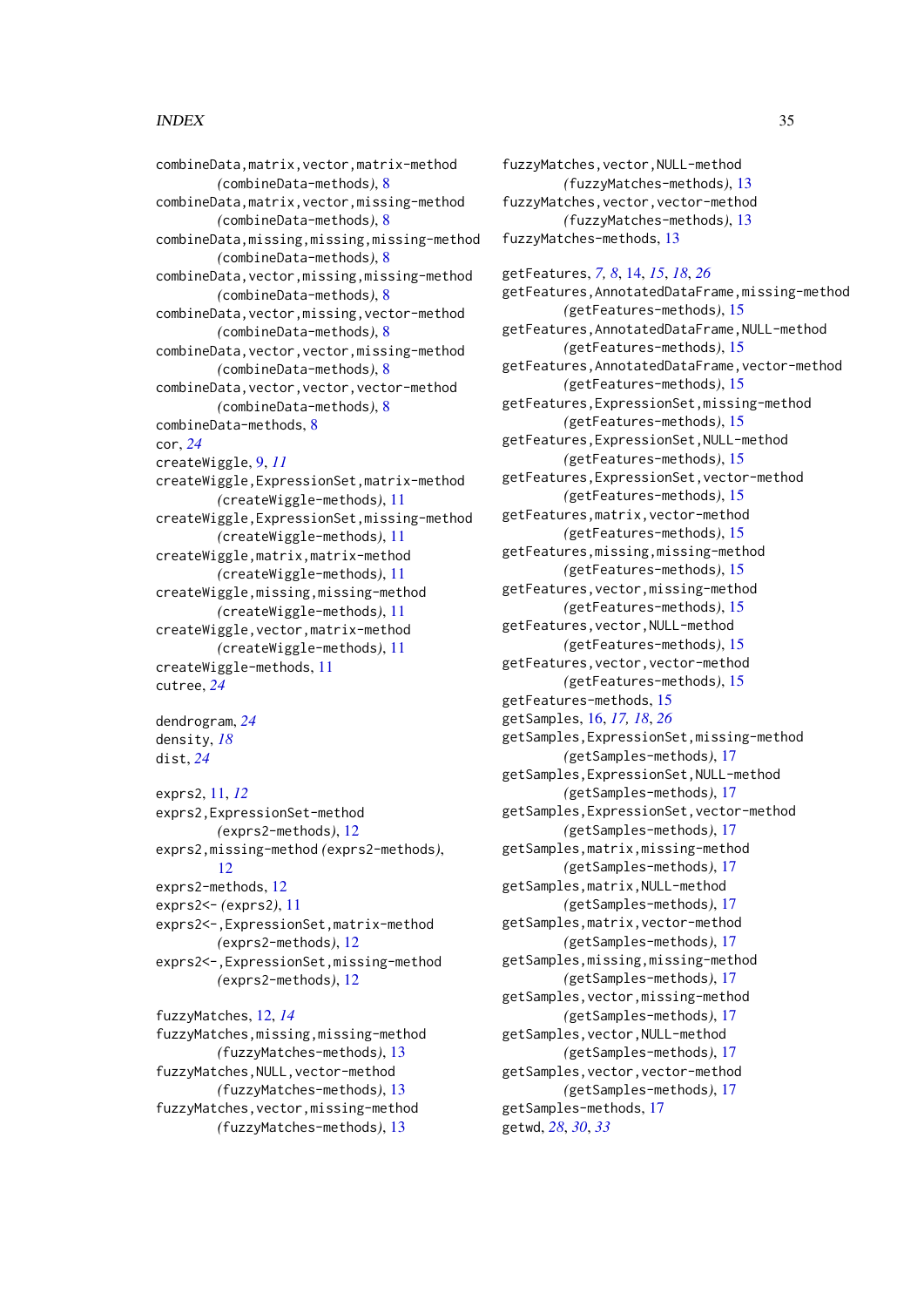#### 36 INDEX

hclust, *[24](#page-23-0)*

match, *[13](#page-12-0)* mean, *[4,](#page-3-0) [5](#page-4-0)*, *[8](#page-7-0)*

pairs, *[24](#page-23-0)* plot, *[18](#page-17-0)*, *[20](#page-19-0)*, *[23](#page-22-0)* plotBins, [17,](#page-16-0) *[19](#page-18-0)* plotBins,ExpressionSet,ExpressionSet-method *(*plotBins-methods*)*, [19](#page-18-0) plotBins,ExpressionSet,missing-method *(*plotBins-methods*)*, [19](#page-18-0) plotBins,ExpressionSet,vector-method *(*plotBins-methods*)*, [19](#page-18-0) plotBins,matrix,missing-method *(*plotBins-methods*)*, [19](#page-18-0) plotBins,missing,missing-method *(*plotBins-methods*)*, [19](#page-18-0) plotBins,vector,ExpressionSet-method *(*plotBins-methods*)*, [19](#page-18-0) plotBins,vector,missing-method *(*plotBins-methods*)*, [19](#page-18-0) plotBins,vector,vector-method *(*plotBins-methods*)*, [19](#page-18-0) plotBins-methods, [19](#page-18-0) plotChip, [19,](#page-18-0) *[21](#page-20-0)* plotChip,ExpressionSet,ExpressionSet,missing-method *(*plotChip-methods*)*, [21](#page-20-0) plotChip,ExpressionSet,missing,missing-method readDesign, [27,](#page-26-0) *[30](#page-29-0) (*plotChip-methods*)*, [21](#page-20-0) plotChip,ExpressionSet,vector,missing-method *(*plotChip-methods*)*, [21](#page-20-0) plotChip,matrix,missing,missing-method *(*plotChip-methods*)*, [21](#page-20-0) plotChip,missing,missing,missing-method *(*plotChip-methods*)*, [21](#page-20-0) plotChip,vector,vector,ExpressionSet-method *(*plotChip-methods*)*, [21](#page-20-0) plotChip,vector,vector,vector-method *(*plotChip-methods*)*, [21](#page-20-0) plotChip-methods, [21](#page-20-0) plotFeature, [22](#page-21-0) plotFeature,ExpressionSet,missing-method *(*plotFeature-methods*)*, [23](#page-22-0) plotFeature,ExpressionSet,vector-method *(*plotFeature-methods*)*, [23](#page-22-0) plotFeature,matrix,vector-method *(*plotFeature-methods*)*, [23](#page-22-0) plotFeature,missing,missing-method *(*plotFeature-methods*)*, [23](#page-22-0) plotFeature-methods, [23](#page-22-0) plotPairs, [24,](#page-23-0) *[25](#page-24-0)*

```
plotPairs,ExpressionSet-method
        (plotPairs-methods), 25
plotPairs,matrix-method
        (plotPairs-methods), 25
plotPairs,missing-method
        (plotPairs-methods), 25
plotPairs-methods, 25
```
# quantile, *[18](#page-17-0)*, *[26](#page-25-0)*

```
quantileNormalize, 25, 27
quantileNormalize,ExpressionSet,ExpressionSet-method
        (quantileNormalize-methods), 27
quantileNormalize,ExpressionSet,missing-method
        (quantileNormalize-methods), 27
quantileNormalize,ExpressionSet,vector-method
        (quantileNormalize-methods), 27
quantileNormalize,matrix,missing-method
        (quantileNormalize-methods), 27
quantileNormalize,missing,missing-method
        (quantileNormalize-methods), 27
quantileNormalize,vector,ExpressionSet-method
        (quantileNormalize-methods), 27
quantileNormalize,vector,missing-method
        (quantileNormalize-methods), 27
quantileNormalize,vector,vector-method
        (quantileNormalize-methods), 27
quantileNormalize-methods, 27
read.table, 28, 29, 31, 33
readDesign,character,character,character-method
        (readDesign-methods), 29
readDesign,character,character,ExpressionSet-method
        (readDesign-methods), 29
readDesign,missing,missing,missing-method
        (readDesign-methods), 29
readDesign,vector,missing,missing-method
        (readDesign-methods), 29
readDesign,vector,vector,missing-method
        (readDesign-methods), 29
readDesign-methods, 29
readPairs, 30, 32
readPairs,character,character,character-method
        (readPairs-methods), 32
readPairs,character,character,ExpressionSet-method
        (readPairs-methods), 32
readPairs,missing,missing,missing-method
        (readPairs-methods), 32
readPairs,vector,missing,missing-method
        (readPairs-methods), 32
readPairs,vector,vector,missing-method
        (readPairs-methods), 32
readPairs-methods, 32
```